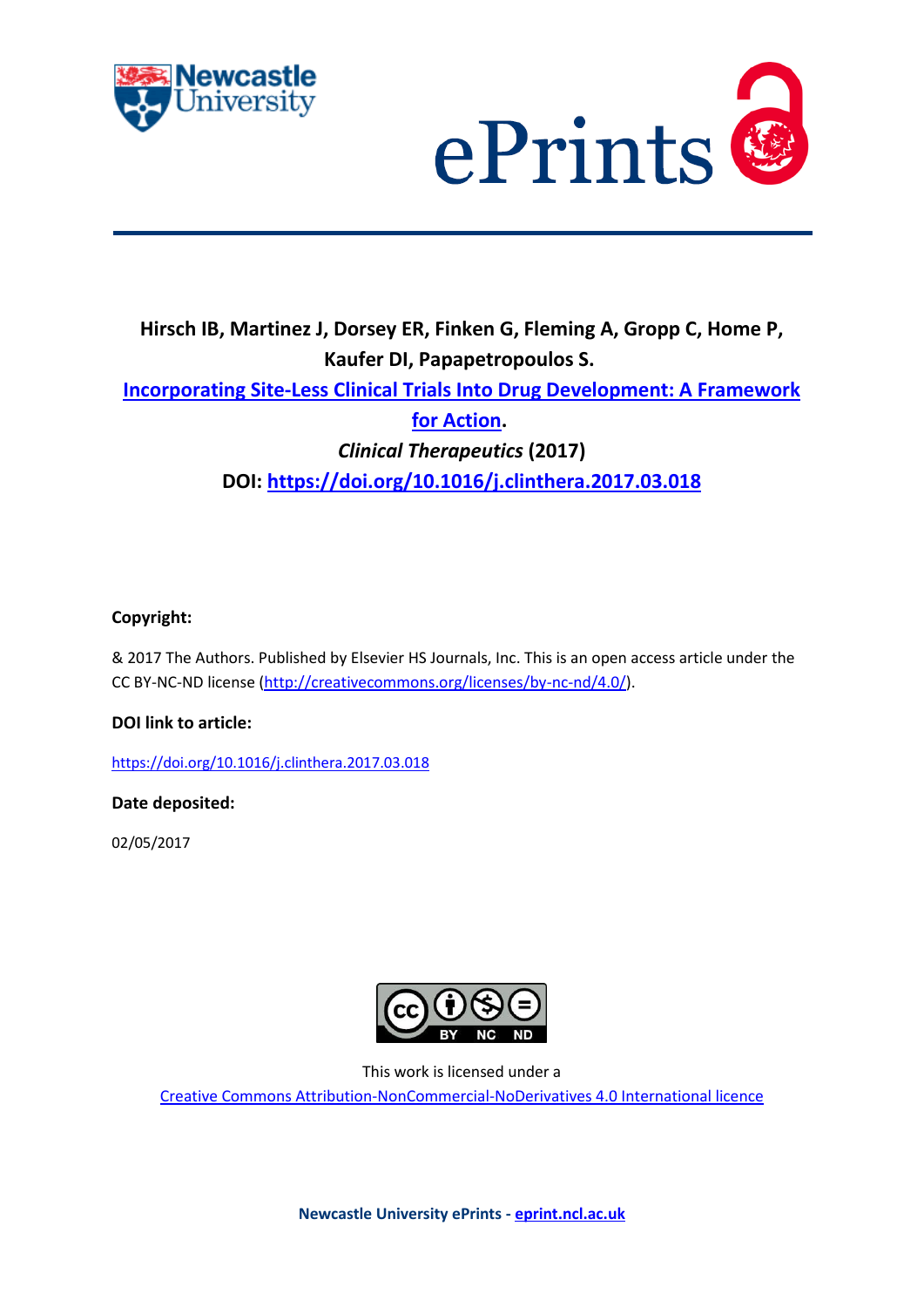# Incorporating Site-Less Clinical Trials Into Drug Development: A Framework for Action

Irl B. Hirsch, MD $^1$ ; Joe Martinez, RPh, PDE, PPC $^2$ ; E. Ray Dorsey, MD, MBA $^3$ ; Gerald Finken, RPh, MS $^4$ ; Alexander Fleming, MD $^5$ ; Chris Gropp $^6$ ; Philip Home, DM, DPhil $^7$ ; Daniel I. Kaufer, MD<sup>8</sup>; and Spyros Papapetropoulos, MD, PhD<sup>9</sup>

<sup>1</sup>University of Washington, Seattle, Washington; <sup>2</sup>Center Point Clinical Services, Malvern, Pennsylvania;  $^3$ University of Rochester Medical Center, Rochester, New York; <sup>4</sup>CSM, Fargo, North Dakota; <sup>5</sup>Kinexum, Harper's Ferry, West Virginia; <sup>6</sup>Trialogics, Wilmington, Delaware; <sup>7</sup>Newcastle University, Newcastle upon Tyne, United Kingdom; <sup>8</sup>University of North Carolina, Chapel Hill, North Carolina; and <sup>9</sup>TEVA Pharmaceuticals, Boston, Massachusetts

#### ABSTRACT

Purpose: Options for leveraging available telemedicine technologies, ranging from simple webcams and telephones to smartphone apps and medical-grade wearable sensors, are evolving faster than the culture of clinical research. Until recently, most clinical trials relied on paper-based processes and technology. This cost- and labor-intensive system, while slowly changing, remains an obstacle to new drug development. Alternatives that use existing tools and processes for collecting real-world data in home settings warrant closer examination.

Methods: The site-less clinical research organization (CRO) model, whereby pharmacists or other health care professionals provide useful and timely counseling for protocol compliance by regular phone and videoconferencing sessions, is a flexible approach to managing clinical trial participants directly from their homes. An expert panel, including clinical specialists in metabolic or neurodegenerative diseases, health information technology and CRO innovators, and the pharmaceutical industry, met in Dallas, Texas, December 2016, to discuss advancing avenues for siteless CRO and other remote clinical trial practices, taking into account investigator, sponsor, and regulatory perspectives.

Findings: Real-time "site-less" management of clinical trials can augment traditional research and development methods by providing data from a broader, more diverse group of patients in real-world practice settings. This methodology also helps to proactively identify safety profile and operational issues. Current use of site-less CRO practices constitutes an important bridge to alternative trial models, including "large simple trials" that strive to answer one or two questions using data derived from representative patient populations treated in typical clinical settings.

Implications: Site-less CROs offer a working example of how remote technologies and in-home monitoring methods can address shortcomings of conventional drug development. This model maximizes time and cost, as well as potentially earlier identification of adverse events. Coordinated communication among investigators, sponsors, regulators, and patients will be needed to develop standardized strategies for incorporating site-less CROs into current and future study design. (Clin Ther. 2017; $\blacksquare$ ]] & 2017 The Authors. Published by Elsevier HS Journals, Inc.

Key words: clinical trial, drug development, siteless.

#### BACKGROUND

In 2011, Pfizer conducted the first clinical trial of a US Food and Drug Administration (FDA)-approved pharmaceutical, using Web- and smartphone-based technologies to recruit and manage participants entirely from their homes. Called REMOTE (Research On Electronic Monitoring of Overactive Bladder

Accepted for publication March 22, 2017.

<http://dx.doi.org/10.1016/j.clinthera.2017.03.018> 0149-2918/\$ - see front matter

 $©$  2017 The Authors. Published by Elsevier HS Journals, Inc. This is an open access article under the CC BY-NC-ND license (http://creativecommons.org/licenses/by-nc-nd/4.0/).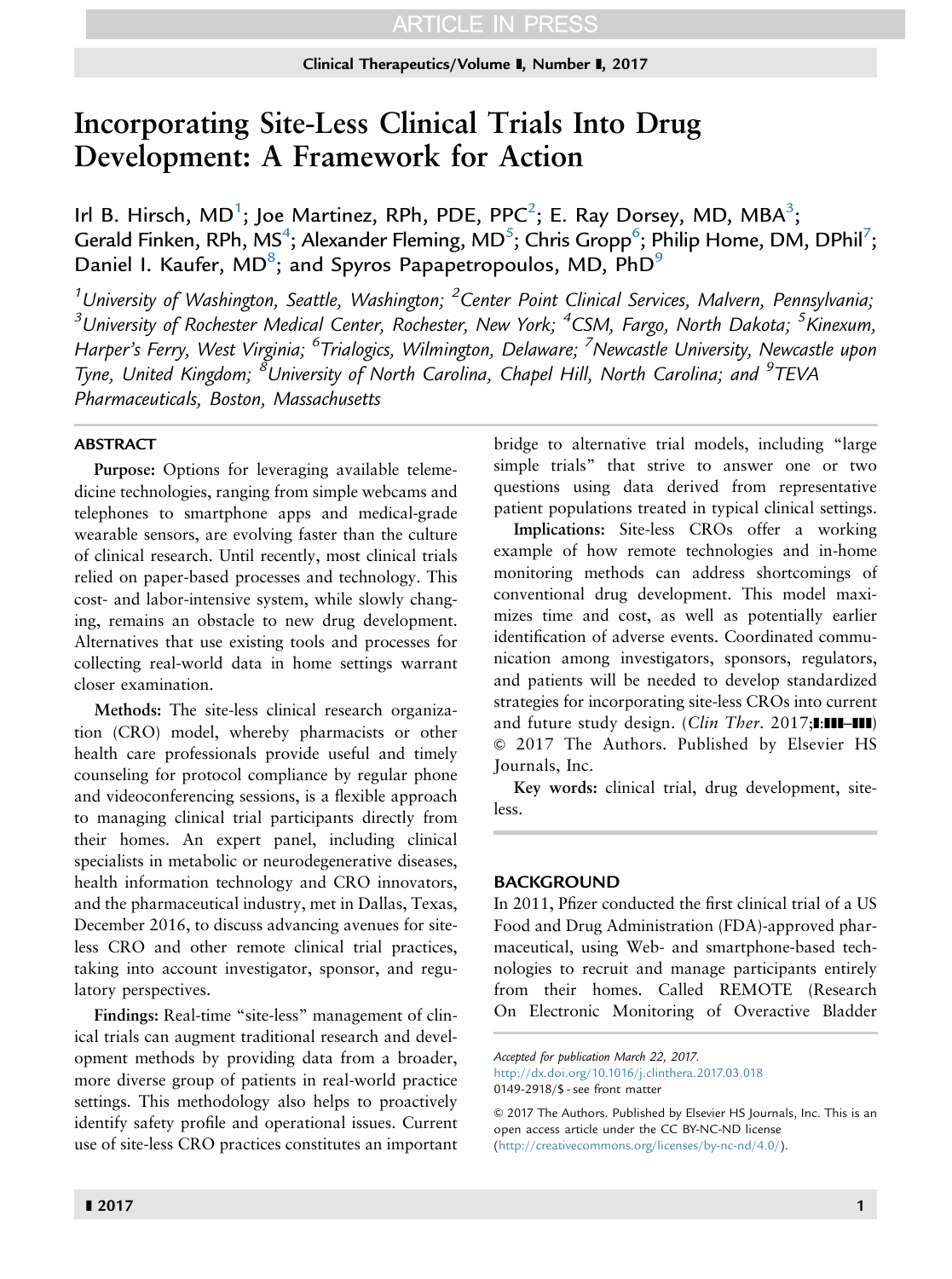### Clinical Therapeutics

Treatment Experience), this feasibility study was initiated in response to an increasingly challenging drug development environment marked by rising costs, lengthening cycle times, escalating levels of protocol complexity, and a dynamic regulatory envi-ronment.<sup>[1](#page-10-0)</sup> Despite early termination of the REMOTE trial (described below), lessons learned about the strengths and weaknesses of its specific Web-based components have stimulated interest in the potential of technology-driven clinical trial methodologies to complement conventional methods of drug development.

The need for such innovation is well documented. According to the Tufts Center for the Study of Drug Development, bringing a new therapeutic entity through research and development (R&D) takes at least 10 years, and the average capitalized cost, factoring in the shared cost of compounds that fail, exceeds US\$2.6 billion. $2,3$  The period of clinical testing is particularly time- and cost-intensive, with site monitoring alone comprising between 9% and 14% of overall expenditures.[4](#page-11-0) Uncertainties of recruitment and retention pose additional, ever-present risk. An estimated 11% of sites in any multicenter global clinical trial fail to enroll a patient, almost 40% fail to meet initial recruitment targets, and 49% of all enrolled participants drop out before study completion. $2,5$  $2,5$ 

Perennial barriers to recruitment and retention are lack of proximity to academic medical centers, where trials are usually conducted, and the inability (or unwillingness) of participants to commit to multiple follow-up visits.<sup>[6](#page-11-0)</sup> Inefficient trial management and the demand for larger and more diverse sample sizes over wider geographic areas, to determine whether a drug is well tolerated and efficacious across all age groups and ethnicities, are additional hurdles.<sup>[7](#page-11-0)</sup>

### THE EVOLUTION OF SITE-LESS CLINICAL TRIALS

The aforementioned Phase IV REMOTE trial was considered groundbreaking in its objective to validate the use of Web-based methodologies in clinical research. The efficacy and tolerability of the active treatment (tolterodine tartrate extended release) had been previously found in site-based trials, thus allowing comparison with results derived from Web-based methodologies. The protocol received endorsement

from two institutional review boards and the US  $FDA.<sup>1,8</sup>$  $FDA.<sup>1,8</sup>$  $FDA.<sup>1,8</sup>$  $FDA.<sup>1,8</sup>$  After viewing the introductory webpage, candidates could opt to create an account, which began the screening process. Of 20,901 individuals who viewed the study's introductory webpage, 17,950 watched an online informational video, more than 7000 people completed the account registration page, and more than 5000 re-confirmed their e-mail address. However, each step was associated with a loss of potential participants.

Ultimately, 118 participants proved eligible for the study under informed consent, but only 18 were randomly assigned to treatment. Sharp dropouts occurred at two points: the multiple-stepped online identity verification procedure and the placebo run-in period when participants were asked to enter bladder e-diary data on a sponsor-supplied mobile phone. Investigators observed that processes and equipment could have been simpler and more user-friendly at both junctures. Aspects that worked well were the interactive online consent and the shipment of the study drug directly to patients.<sup>[1](#page-10-0)</sup>

In 2015, the "virtual" trial concept was reinforced when the US FDA solicited feedback on the use of telehealth technologies to improve efficiency of clinical trial conduct.<sup>[9](#page-11-0)</sup> Major drug companies in Europe and the United States launched feasibility trials using Webbased methods. The European trial, sponsored by Sanofi, assessed the utility of a 3G-enabled wireless blood glucose meter for glucose profiling from remote sites.<sup>[10](#page-11-0)</sup> Participants registered themselves by a clinical research cloud platform, reviewed patient information electronically, signed informed consent electronically, and received other study materials directly at home. Coordination of the study required 66% less time compared with a conventional site-based study using a similar protocol, and compliance improved  $18\%$ .<sup>[11](#page-11-0)</sup> In the United States, Genentech incorporated a videoconferencing and messaging platform into a trial of treatment for a rare autoimmune skin condition occurring in less than 1/100 of 1% of the global population.<sup>12</sup> Candidates from seven US states were recruited through the "virtual" site, and enrollment was more than 20 times faster than that projected for non-remote sites.

In keeping with this movement, the first "site-less" clinical research organization (CRO) was set up by the organization of one of the current authors.<sup>13,14</sup> Described in more detail below, it uses certified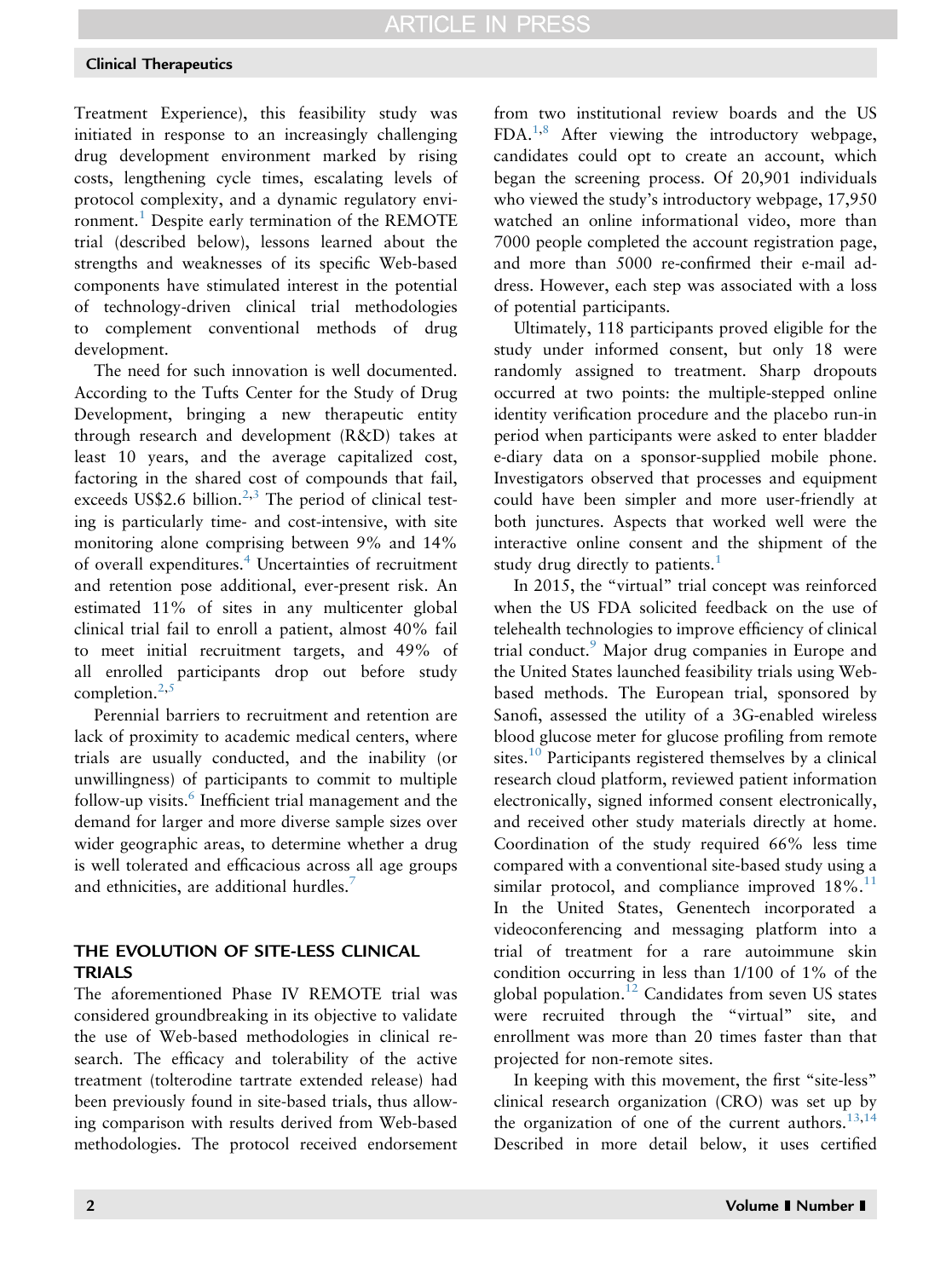clinical trial research pharmacists (CTRPs) to access real-time participant data and to engage with people in their homes. CTRPs are specially trained, licensed pharmacists with expertise in clinical trials, medication issues, and patient counseling, to educate and communicate with patients. To date, CTRP services have supported more than 5000 patients in  $27$  studies.<sup>13</sup>

With the number of devices connected to the Internet projected to exceed 20 billion by 2020, mobile health technologies are evolving exponen-tially—faster than the culture of clinical research.<sup>[15,16](#page-11-0)</sup> Collecting clinical trial real-world data in a home setting can give sponsors and study managers visibility and assurance around Good Clinical Practice in ways that were not previously possible. The remainder of this article offers an overview of the landscape and a broad framework for aligning site-less CRO goals and processes with regulatory standards. The framework synthesizes investigator, sponsor, CRO, and regulatory perspectives gleaned from a roundtable discussion held in Dallas, Texas, December 3, 2016. The core goals are to improve patient access to clinical trials, streamline clinical research operations for all stakeholders, and enhance access to more good quality medicine for more patients.

Roundtable participants included clinical specialists in metabolic or neurodegenerative diseases, health information technology and CRO innovators, and a representative from the pharmaceutical industry. This forum was viewed as a first step in establishing coordinated communication among investigators, sponsors, and regulators to develop standardized strategies for incorporating site-less CRO methods into drug (and device) development. Future meetings will build on the observations presented below.

### CURRENT EXAMPLES AND PURPOSES

Unlike site-based clinical trials that require regular visits to a designated research facility, site-less clinical trials are conducted in participants' homes by a central virtual coordinating center (hereafter referred to as a site-less CRO). Site-less CROs use videoconferencing and other telehealth technologies to conduct trial activities such as recruitment, screening, informed consent, education, and data collection.<sup>[17](#page-11-0)</sup> Direct communication and relationships between participants and a trusted study health professional are key features. The model is evolving rapidly in

tandem with numerous telehealth platforms and can be paired with traditional clinical research processes, depending on study design. At the most basic level, site-less CROs deliver efficiency benefits, such as realtime data edit-checks, enhanced data verification and processing, and improved workflow and protocol compliance.

More broadly, as the following examples suggest, site-less CRO "visits"—implemented through synchronous (same time) or asynchronous (different time) communication platforms—can potentially increase engagement, extend geographic reach, and reduce variability in assessments.<sup>[18](#page-11-0)</sup> They are ideally used when (1) no office visits/assessments are required or remote assessments are appropriate, (2) participants live in disparate or remote geographic areas, (3) participants have complex diseases or other issues that make site visits difficult (eg, those with disabilities or who need to be accompanied), (4) cold-chain medicines must be transported, and/or (5) study duration is long.

Situations in which site-less CRO methods are not appropriate in other than hybrid studies (ie, those integrating site-based and site-less practices) include the necessity of a "loading intravenous dose," multiple dosing using a health care team member, an uncertain safety profile and/or disease state, and reliance on medical imaging techniques (eg, magnetic resonance imaging).

Finally, site-less CROs also provide medical monitoring, adverse event alerts, scale and safety assessments, and insights into patient-reported outcomes.<sup>19</sup> Enhanced ability to chart the natural history of intractable diseases, such as genetic, neurodegenerative, or metabolic conditions, is another potential contribution.

### Parkinson Disease: Web-Based Videoconferencing

The Fox Trial Finder is an online clinical trialmatching tool that encourages individuals with Parkinson disease and their caregivers to participate in clinical research.<sup>[20](#page-11-0)</sup> Drawing from its database of more than 42,500 individuals, researchers solicited volunteers from throughout the United States to use videoconferencing from their homes in an effort to (1) demonstrate the feasibility of virtual research visits within this population, (2) collect phenotypic data of the participants, (3) validate self-reported diagnosis, and (4) gauge interest in virtual research visits.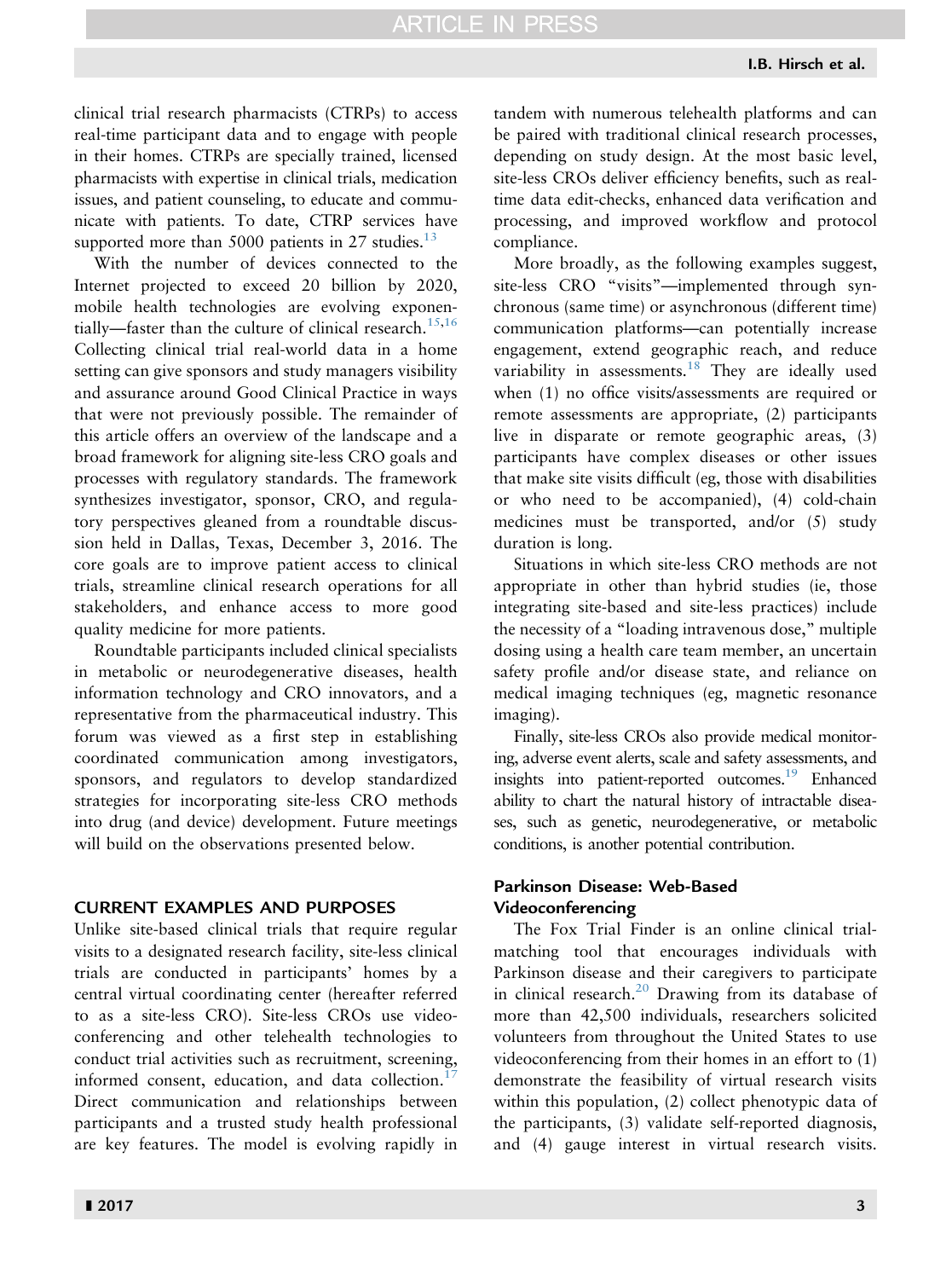#### Clinical Therapeutics

After providing informed consent by telephone, interested individuals ( $n = 204$ ) were e-mailed a baseline survey. Those who completed the survey were sent a link to download secure videoconferencing software onto their desktop, laptop, or tablet computer. During the virtual visit, participants completed paper-based cognitive assessment tasks, captured through screen shots, and a neurologist conducted visual assessments. Of 166 virtual research visits, neurologists judged Parkinson disease as the most likely diagnosis in 97% of cases, validating self-reported diagnosis and adding to the phenotypic data already in the Fox Trial Finder registry.

A sister study used videoconferencing to evaluate 50 people who had undergone direct-to-consumer genetic testing for Parkinson disease.<sup>[21](#page-11-0)</sup> The main objective was to determine the level of agreement between individuals' self-reported data and the remote observations of a neurologist. Although self-reported diagnosis, age of onset, and family history were highly congruent with the neurologist's assessment, agreement was lower for subjective symptoms, such as the presence of falling, tremor, and lightheadedness. Researchers hope that these studies will set the stage for cost-efficient larger scale trials that can target genetic subpopulations of different disorders.

### Alzheimer Disease: Continuous In-Home Monitoring for Mild Cognitive Impairment

The use of home studies for early detection of cognitive decline in older adults is noteworthy because accumulation of amyloid beta protein, a precursor to frank Alzheimer disease, is not readily detected with conventional clinical assessment approaches.<sup>[22](#page-11-0)</sup> In addition, Alzheimer disease drug candidates have one of the highest failure rates of any disease area.<sup>[23](#page-11-0)</sup> Home assessment provides the opportunity to discern relevant measures of real-world function (eg, daily medication adherence, conversational interactions, speech characteristics, or sleep measures) that are not surrogate markers, but rather patient-centered outcomes in their own right. Home-based studies also facilitate research involving caregivers as a proxy to provide information about the participant-subject or to enable research focusing specifically on caregivercentered issues.

The Oregon Center for Aging and Technology (ORCATECH) offers a far-reaching prototype. Researchers installed a system of strategically placed

sensors in more than 480 homes and have been collecting data for approximately 8 years. The system measures gait and mobility, sleep and activity patterns, medication adherence, and computer use. $24-26$  $24-26$  $24-26$ Accurate tracking of such activities in patients with cognitive impairment and refining techniques for detecting motor and cognitive changes are key aims of the program. One of the largest challenges has been differentiation of residents. This problem may be addressed by requiring the participants to wear or carry a radio frequency identification tag. Methods that eliminate the need for additional equipment or hardware are under development.<sup>[25](#page-11-0)</sup> As is, the ORCATECH approach has been received favorably by study participants, with a withdrawal rate of only 2.6% per year. Moreover, 23 of 24 participants who moved to a new home during the study chose to have the system reinstalled. $27$ 

### Diabetes: CV Outcomes Trials and Pharmacist-Led Site-Less CROs

Since 2008, glucose-lowering diabetes drug R&D has been heavily focused on a US FDA guidance to the pharmaceutical industry that specifies enhanced requirements before and after approval for demonst-ration of cardiovascular (CV) tolerability.<sup>[28](#page-11-0)</sup> To date, 17 prospective, randomized, controlled clinical trials involving more than 140,000 participants have been completed or are ongoing as the result of this guidance. The studies randomize a large number of people with type 2 diabetes and high CV risk to prove non-inferiority for major cardiovascular events. The sheer number of people needed to accrue the required number of CV events in limited time has provided an unprecedented opportunity to observe risks and benefits of type 2 diabetes drugs even beyond CV out- $comes.<sup>29</sup> Indeed, the gliptin (dipeptidy) peptidase-4$  $comes.<sup>29</sup> Indeed, the gliptin (dipeptidy) peptidase-4$  $comes.<sup>29</sup> Indeed, the gliptin (dipeptidy) peptidase-4$ inhibitor) studies Trial Evaluating Cardiovascular Outcomes with Sitagliptin ( $n = 14,671$ ), Saxagliptin Assessment of Vascular Outcomes Recorded in Patients with Diabetes Mellitus—Thrombolysis in Myocardial Infarction 53 ( $n=16,492$ ), and Examination of Cardiovascular Outcomes with Alogliptin versus Standard of Care  $(n=5380)$  have already provided useful insights into pancreatic, renal, fracture, and cancer risk. $30-32$  $30-32$  $30-32$  At the same time, these studies highlight the operational and technical challenges of international multicenter trials. $33$  Common challenges include differences in technology infrastructure,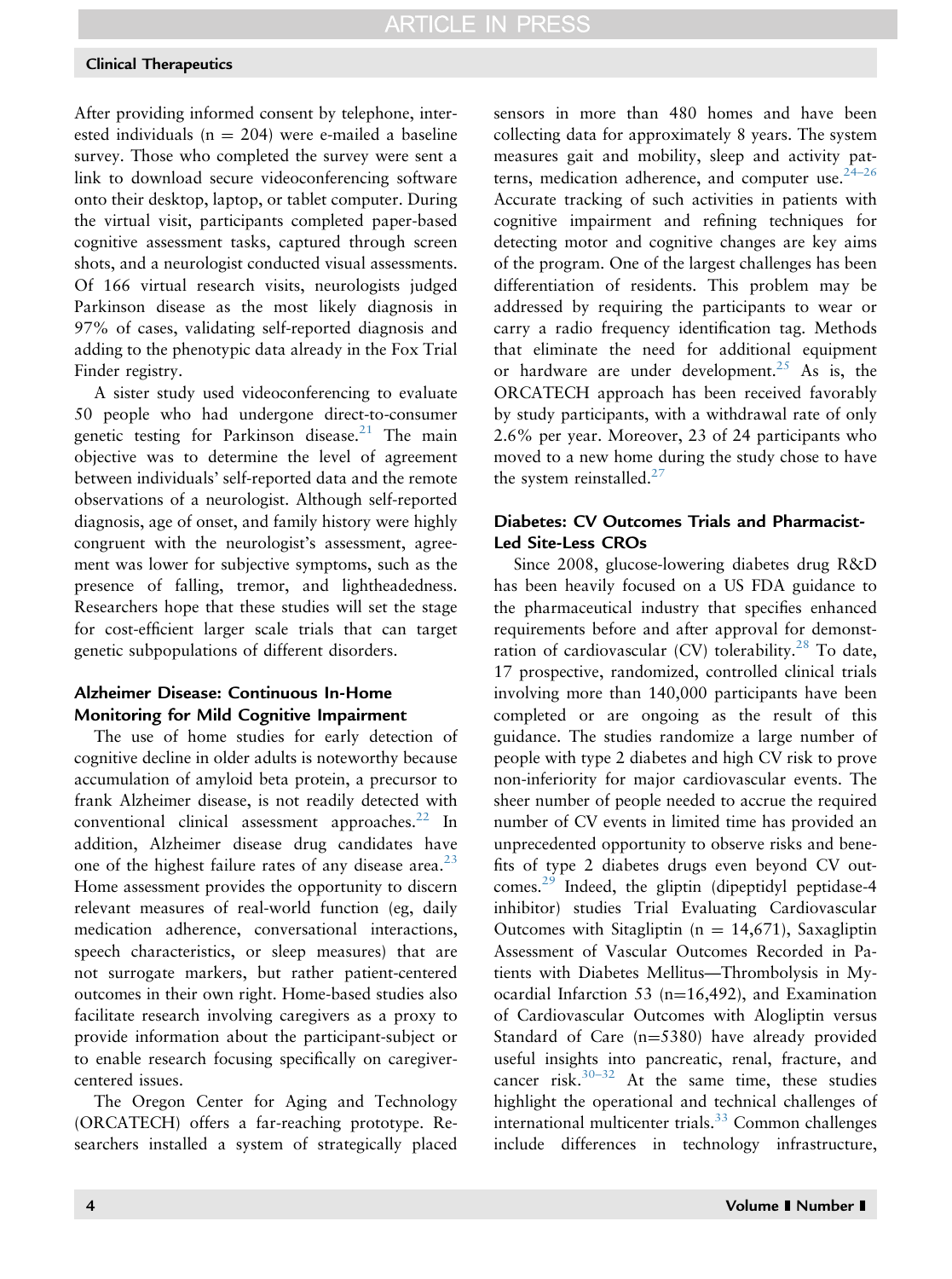logistics for drug distribution and clinical specimen collection, cost structures, language, definitions of adverse events, and country-specific clinical practice and ethical perspectives.

Large, simple trials (LSTs) that efficiently address one or two clinically meaningful outcomes are a proposed solution. LSTs have long been used for regulatory purposes and are embraced by the US FDA.<sup>33,34</sup> In general, they are characterized by large sample sizes, less-restrictive entry criteria, streamlined data collection requirements, and objectively measured or adjudicated end points. In addition, they may be conducted across real-world health care settings. Thousands of patients or "sites," including investigators with little or no previous trial experience, may be registered through the Internet, social media, or e-mail. Infrastructure supports include centralized monitoring and electronic data capture.<sup>34</sup> By harnessing vast reservoirs of clinical practice data, conclusions can be reached in time to address pressing health care needs and to ensure relevancy to the intended

population. In addition, LSTs can be applied to small, even orphan-sized, populations as long as a few objectively determined outcomes are assessed. Site-less trials—large or small—can complement highly monitored Phase III trials and reduce the time and cost of Phase III programs for the entire spectrum of therapeutic development.

A specialized CRO that uses an inter-operational technology platform for centralizing clinical trial processes represents a step toward bringing the LST concept to full fruition. The site-less CRO strives to assess interventions in representative care settings and, as previously mentioned, relies on CTRPs to provide useful and timely counseling for safe medication use and protocol compliance (Figure 1).<sup>13</sup> Although specific methodologies vary with protocol requirements, recruitment and screening may be accomplished through pharmacies and pharmacists. Previous studies in the community and inpatient settings have found the positive impact pharmacists can have on medication adherence, adverse



Figure 1. Site-less CRO. The site-less CRO (clinical research organization) model builds relationships between clinical trial research pharmacists (CTRPs) and study participants by audio, videoconferencing, and other telemedicine technologies. CTRPs collect and review all data as they are reported in real-time to assess patient safety and data quality. They also provide study participants and review data sources with 24/7 support by e-mail and telephone. This centralized model, which may be combined with legacy models as required (hybrid model design), facilitates patient safety and robust data quality and enhances patient compliance practices that support study completion.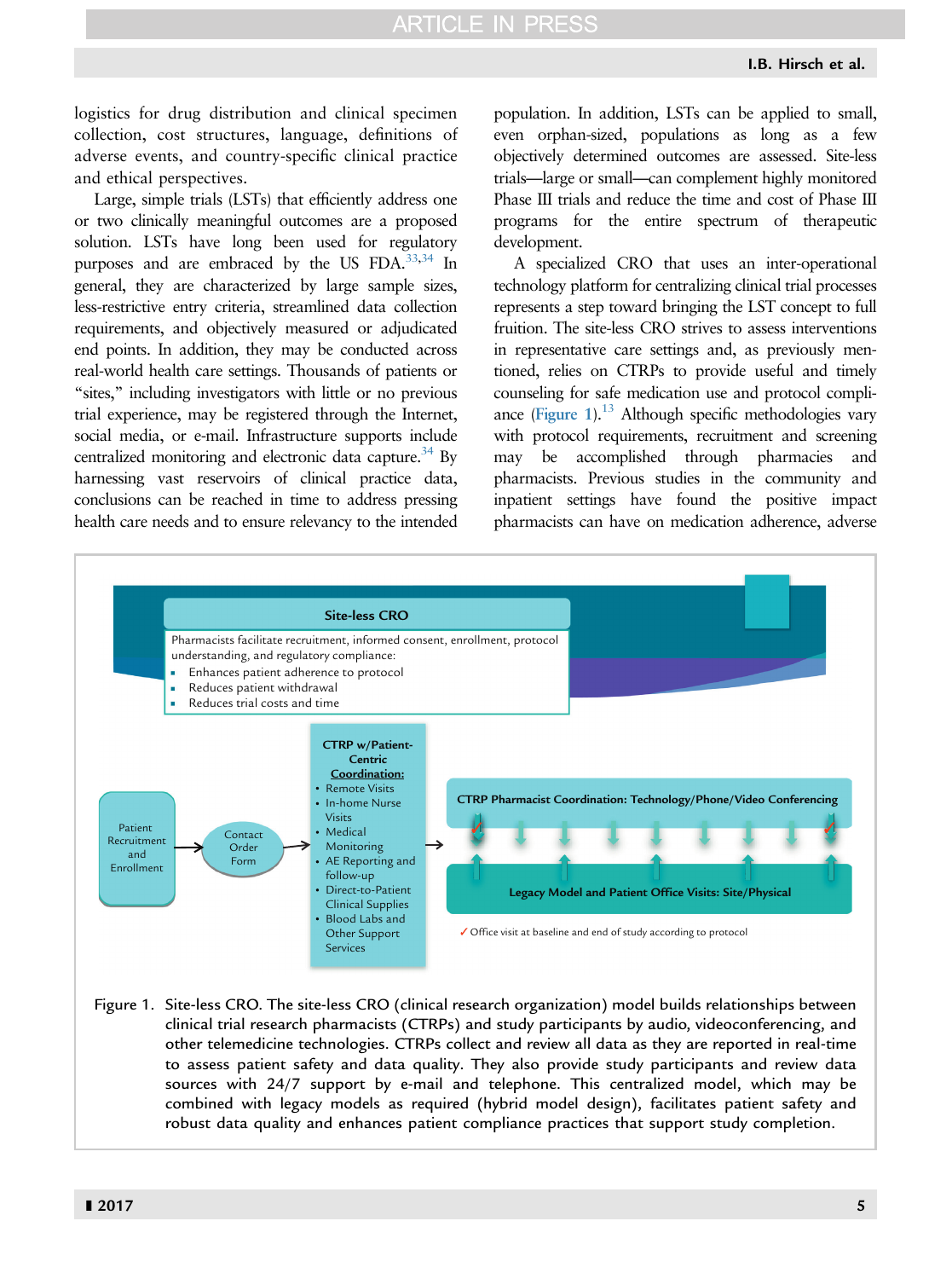#### Clinical Therapeutics

events, and costs.<sup>35,36</sup> In addition, pharmacists have been used in large randomized usual-care studies to dispense and monitor medications. $37$  Pharmacists are uniquely qualified to identify and address medication-related problems proactively, given their training in drug dosing and interactions, time intervals for administration, and proper storage and use of medications and devices. Maximizing this expertise in clinical research has been shown to help participants follow prescribed protocols and to reduce costly adverse events[.13](#page-11-0)[,38](#page-12-0)

A recent composite analysis of interventions made by CTRPs in 12 diabetes drug trials suggests that pharmacist counseling produces comparable benefit in the research setting. $39$  In these trials of non-insulin glucose-lowering drugs administered by injection, an intervention was defined as a patient report or answer to a pharmacist question in which the pharmacist corrected or intervened to prevent errors and protocol violations. Participants were contacted by telephone at predetermined critical trial junctures, and, in most trials, pharmacists were available 24 hours a day, 7 days a week to address questions or concerns.

Overall, the majority of patients (92.3%) had at least one intervention over the course of multiple calls, and of these interventions 55% were classified as "high-impact" pertaining to concurrent medications, medication usage, and events that would materially impact compliance and the primary end point of the trial. Because adverse events are often related to poor medication adherence and retention issues, this pharmacist-led site-less CRO model, by supporting positive medication-taking practices, encourages continued study participation with implicit economic and therapeutic benefit.<sup>[38](#page-12-0)</sup>

Moreover, depending on the context, site-less CRO studies may require minimum to no visits with the patient's health care provider. Although this approach is still in its infancy, the simultaneous evolution of LSTs, medical-grade wearable sensors that can measure critical physiological indicators, and demand by patient advocates, professional consortia, and regulatory agencies for end points that take patients' experience into account, portends its rapid growth. $40-42$  $40-42$  Future studies will evaluate how well site-less CRO methodologies translate to cost-effectiveness for the sponsor.

### FRAMEWORK FOR ACTION

The vision of how Web-based communication technologies may be harnessed to enhance clinical research

and evidence-based practice is still unfolding. The aforementioned examples illustrate that some location- and platform-agnostic tools exist today and that pathways for gathering and analyzing real-time data are becoming more clearly defined. In addition, the advent of site-less clinical trials offers many possibilities for realizing more efficient research methods as advocated in a recent editorial by US FDA authorities, Robert Califf and Rachel Sherman, and Centers for Medicare and Medicaid Services Acting Administra-tor, Andrew Slavitt.<sup>[42](#page-12-0)</sup> The editorial, published in JAMA, calls for three achievable changes to the clinical trial process: (1) the enrollment of a more diverse trial participant population and the measurement of more relevant clinical outcomes, (2) the development of links across different systems to better capitalize on existing digital sources of information to generate higher quality data at lower cost, and (3) the collaboration of multiple stakeholders across the public and private sectors.

A growing number of public–private partnerships are working together to advance collaborative frameworks for propelling this transition. Learning from such organizations, as those listed below, may help not only to shape strategies for adoption of site-less CRO models in drug development but also to cultivate champions who influence institutional change.

The Patient-Centered Outcomes Research Institute (PCORI) is part of a developing infrastructure to enhance study methods and to build capacity for more efficient drug development.<sup>[43](#page-12-0)</sup> In 2016, PCORI joined with the Centers for Disease Control and Prevention, and the US National Institute of Diabetes and Digestive and Kidney Diseases of the National Institutes of Health to launch the Natural Experiments Network dedicated to rigorous empirical examination of large-scale, population-targeted health policies and interventions for diabetes.<sup>[44](#page-12-0)</sup> Because nearly 10% of Americans have diagnosed or undiagnosed diabetes and the disease is largely selfmanaged, this space is considered rife with opportunity for tracking real-time or near real-time health measures remotely.<sup>[45](#page-12-0)</sup>

The nonprofit Critical Path Institute offers another venue for concrete action among multiple stakeholders, including industry, regulatory authorities, govern-ment, patient advocacy groups, and academia.<sup>[46](#page-12-0)</sup> In particular, its Electronic Patient-Reported Outcome (ePRO) Consortium provides a pre-competitive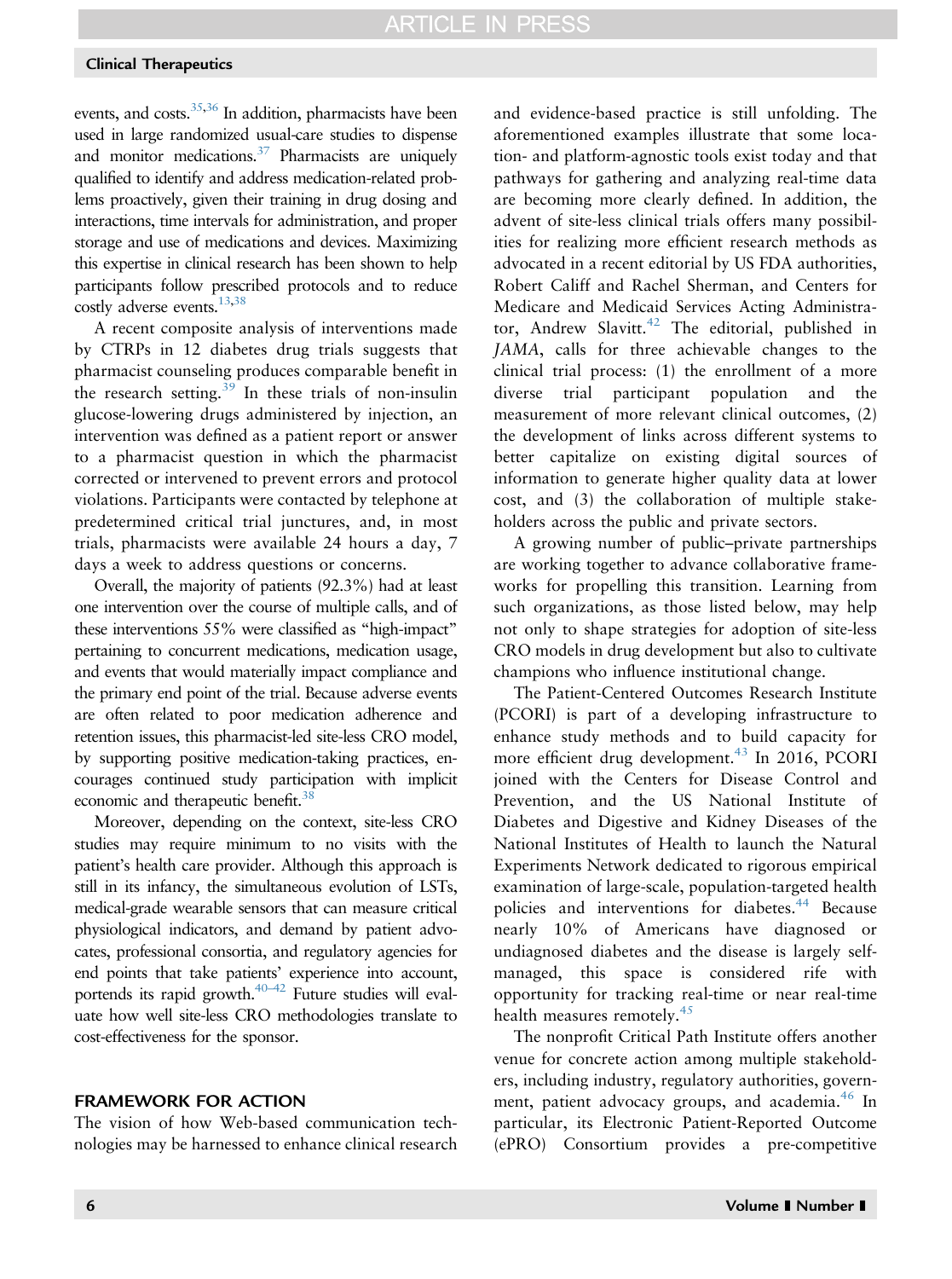environment in which scientists from the US FDA, industry, and academia are tasked to generate measurement equivalence data, develop specification documents and data standards, and provide guidance on methodologic considerations related to ePRO applications.[47](#page-12-0) Its best practice documents are available through [https://c-path.org/programs/epro/.](https://c-path.org/programs/epro/)

The International Conference on Harmonization of Technical Requirements for the Registration of Pharmaceuticals for Human Use (ICH) could be a strong ally in advancing efforts to harmonize technical, regulatory, and nomenclature issues about the use of site-less clinical trials and  $CROs$ .<sup>[48](#page-12-0)</sup> To date, the ICH has produced more than 45 guidelines describing technical requirements related to the drug registration process. The scientific level of each guideline reflects state-of-the-art technology. Carefully designed, implemented, and documented requirements for site-less CRO processes, especially as related to patients enrolled in many different countries, will shape their routine use in clinical research.

The Clinical Trials Transformation Initiative (CTTI) was co-founded in 2007 by Duke University and the US FDA to address inefficiencies in clinical trials.[49](#page-12-0) Informed consent and recruitment and use of institutional review boards are among the broad range of trial-related critical design and operational issues covered in CTTI consensus-driven recommendations. CTTI is implementing several projects to identify and address challenges related to planning for and con-ducting clinical trials that use mobile technology.<sup>[50](#page-12-0)</sup>

Near- and long-term action items that could stimulate a cycle of progress and improvement as site-less CRO methodologies evolve entail identifying and addressing operational efficiencies in drug development, re-considering relevant outcomes and data quality, working with patients to define patientcentric end points, and improving the usability of human-computer interfaces.<sup>[51](#page-12-0)</sup> In addition, prompt identification of "low-hanging fruit," such as remote-e-consenting and direct-to-patient supply shipments, will help the research community ride out the economic and organizational challenges of initial adoption.

A key unresolved issue is the lack of clear regulatory guidance addressing different components of the site-less CRO prototype. A reflection paper from the European Medicines Agency on risk-based quality management in clinical trials and a 2013 guidance

 $\blacksquare$  2017  $\blacksquare$ 

from the US FDA both embrace the use of centralized monitoring systems incorporating new technolo-gies.<sup>[52,53](#page-12-0)</sup> Previously, FDA issued regulations to establish the requirements under which the agency accepts electronic records and electronic signatures. This regulation, Title 21, Part 11 of the Code of Federal Regulations and subsequent related guidance papers represent continuing efforts to ensure that information submitted to the agency is verifiable and accurately represents original source data, even when collected electronically.<sup>[54](#page-12-0)–[58](#page-13-0)</sup> In Europe, Section 5.5 of the Note for Guidance on Good Clinical Practice describes requirements for the use of electronic trial data handling and/or remote electronic data systems.<sup>[59](#page-13-0)</sup> A synthesis of preliminary goals, processes, and regulatory considerations for site-less CROs based on current Good Clinical Practice is presented in [Table I](#page-8-0). It is hoped that this manageable focus will suggest a definite path toward a new paradigm for drug development.

### **CONCLUSIONS**

Both the high cost and long duration of drug development—due in large part to the challenges of screening, recruiting, enrolling, monitoring, and retaining patients in clinical trials—impede access to promising treatments and cures for disease. Although the randomized clinical trial remains the gold standard for generating robust medical evidence, patients of varying ages, races, and ethnicities, with concomitant comorbidities and treatments, may not be represented. When a clinical trial shows marked differences in results among countries, for example, it may be necessary to substantiate the generalizability of results.

To this end, real-time, centralized management of clinical trials—optimally combining platform-agnostic instruments for patient-centric real-time data capture with site-less CRO capabilities—can augment traditional R&D methods by providing data from a broader, more diverse group of patients in realworld practice settings. The real-time aspect of siteless CRO monitoring also helps to proactively identify safety profile and operational issues and to increase understanding of treatment-response interactions earlier in the product life cycle. It is hoped that the examples and observations provided in this article will provide an impetus for the formalization of site-less CRO processes. Progress in this area may potentially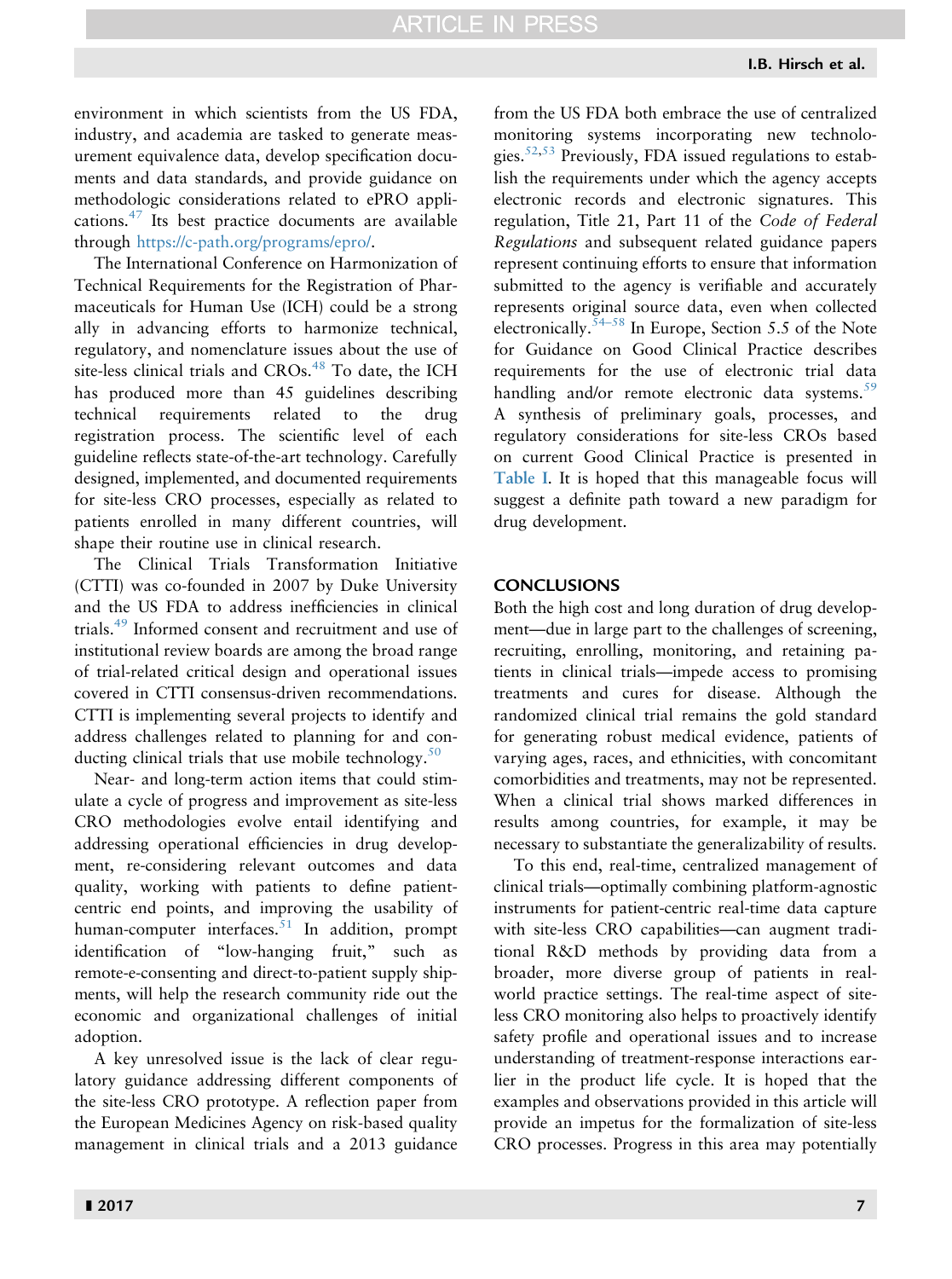## <span id="page-8-0"></span>Clinical Therapeutics

| High-Level Goals for<br>Site-Less CRO<br>Methodologies                                                                     | Current Processes for<br>Incorporating Site-Less CROs<br>into Clinical Trials                                                                                                                                                                                                                      | Regulatory Standards to<br>Date                                                                                                                                                                                                                                                                                                                                                                                                           | Need for Regulatory<br>Clarification<br>Clarify policies and<br>lexicon about the use<br>of centralized<br>monitoring systems<br>and real-time data.                   |  |
|----------------------------------------------------------------------------------------------------------------------------|----------------------------------------------------------------------------------------------------------------------------------------------------------------------------------------------------------------------------------------------------------------------------------------------------|-------------------------------------------------------------------------------------------------------------------------------------------------------------------------------------------------------------------------------------------------------------------------------------------------------------------------------------------------------------------------------------------------------------------------------------------|------------------------------------------------------------------------------------------------------------------------------------------------------------------------|--|
| Enhance operational<br>efficiencies of drug<br>development (eg,<br>reducing burden on<br>participants, and<br>facilitating | Use on-line methods that<br>enable prospective<br>participants to self-screen<br>(optional).                                                                                                                                                                                                       | Computerized systems<br>should meet all regulatory<br>requirements with the<br>same confidence as that<br>provided with paper<br>systems.                                                                                                                                                                                                                                                                                                 |                                                                                                                                                                        |  |
| participation by<br>individuals across<br>wide geographic<br>areas).                                                       | Use videoconferencing and<br>other electronic processes<br>with an interactive interface<br>to obtain informed consent<br>and to facilitate the<br>participant's ability to<br>retain and understand<br>information (optional).                                                                    | Appropriate controls should<br>be used to ensure that e-<br>records/data and electronic<br>signatures are trustworthy,<br>accurate, and complete;<br>implement time stamps<br>with a clear understanding<br>of time zone references.                                                                                                                                                                                                      | Clarify requirements for<br>validation of<br>individuals with<br>disease and data<br>arising from them.                                                                |  |
|                                                                                                                            | Connect participants remotely Electronic consent may use<br>with subjects synchronously<br>(eg, by telephone,<br>videoconferencing) and/or<br>asynchronously (eg, by<br>texting, Web-based<br>platforms) for all issues,<br>including adverse event<br>reporting and inquiries<br>about the study. | an interactive interface<br>(eg, multimedia, quizzes)<br>but requires systems to<br>ensure person signing in is<br>the subject and responses<br>cannot be altered.                                                                                                                                                                                                                                                                        | Define appropriate<br>national and<br>international<br>regulatory bodies and<br>study coordination<br>procedures for trials<br>centrally managed by<br>site-less CROs. |  |
|                                                                                                                            | Collect data directly from<br>participants through<br>pharmacist-led site-less<br>CRO counseling and<br>provide real-time<br>notifications of adverse<br>events.                                                                                                                                   | Standard operating<br>procedures for<br>computerized systems<br>should provide<br>documentation for system<br>setup/installation; system<br>operating manual;<br>validation and<br>functionality testing; data<br>collection and handling;<br>system maintenance;<br>system security measures;<br>change control; data<br>backup and recovery<br>plans; alternative<br>recording methods;<br>computer use training;<br>relevant roles and | Address issues about<br>distributing drugs<br>across state lines and<br>the need for licensure<br>of investigators.                                                    |  |

|  |  |  |  | Table I. Aligning site-less CRO goals and processes with regulatory standards <sup>48,52-59</sup> . |  |
|--|--|--|--|-----------------------------------------------------------------------------------------------------|--|
|  |  |  |  |                                                                                                     |  |

(continued)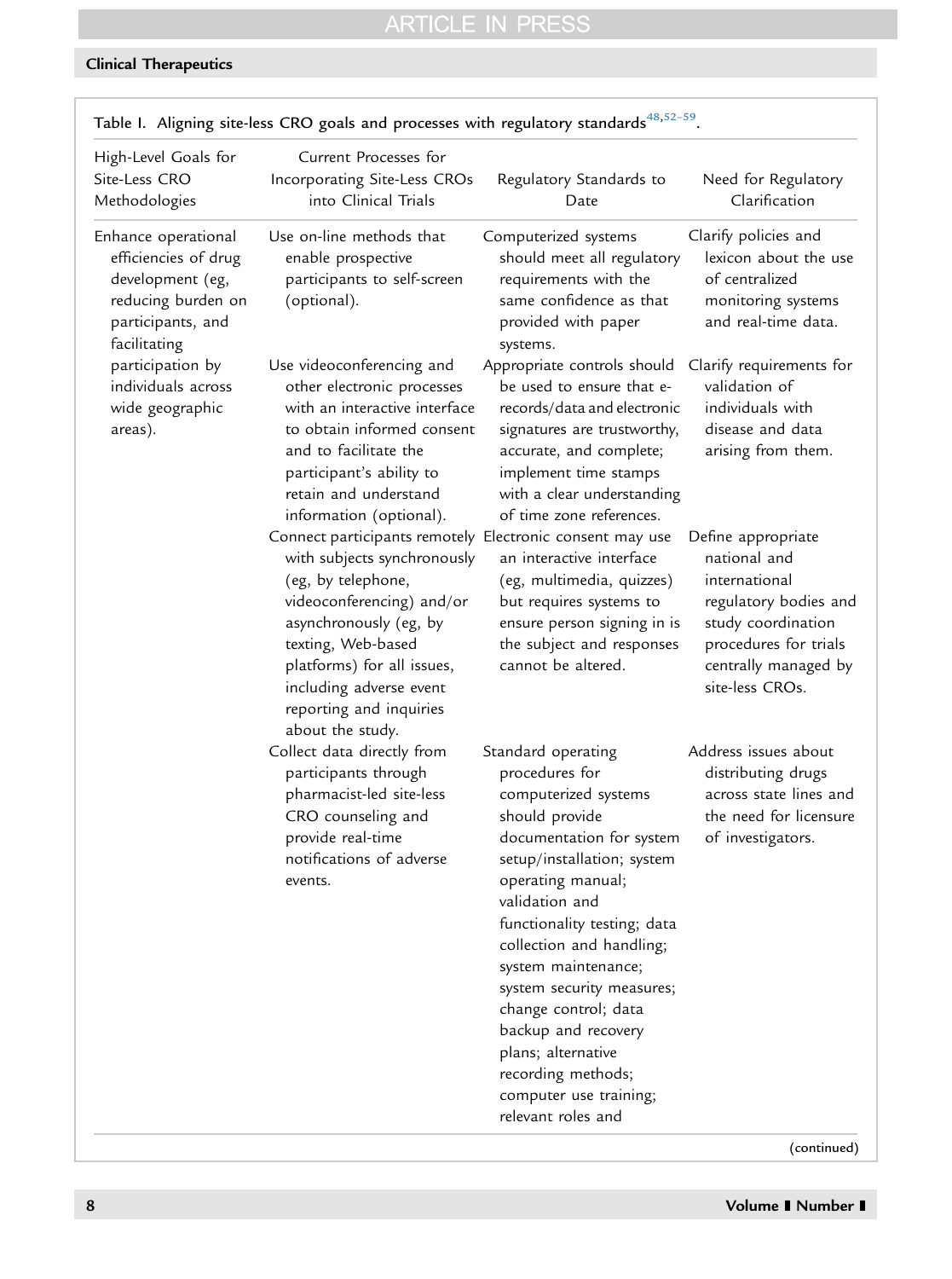| High-Level Goals for              | Current Processes for                                                                                                                                                                                                                                                                                                                                                                                                                                                                                                                                                                                                                                           |                                                                                                                                                                                                                                                                                                                                                                               |                                                                                                               |  |
|-----------------------------------|-----------------------------------------------------------------------------------------------------------------------------------------------------------------------------------------------------------------------------------------------------------------------------------------------------------------------------------------------------------------------------------------------------------------------------------------------------------------------------------------------------------------------------------------------------------------------------------------------------------------------------------------------------------------|-------------------------------------------------------------------------------------------------------------------------------------------------------------------------------------------------------------------------------------------------------------------------------------------------------------------------------------------------------------------------------|---------------------------------------------------------------------------------------------------------------|--|
| Site-Less CRO<br>Methodologies    | Incorporating Site-Less CROs<br>into Clinical Trials                                                                                                                                                                                                                                                                                                                                                                                                                                                                                                                                                                                                            | Regulatory Standards to<br>Date                                                                                                                                                                                                                                                                                                                                               | Need for Regulatory<br>Clarification                                                                          |  |
| Enhance data quality              | Each study protocol should<br>identify each step at which<br>a computerized system will<br>be used to create, modify,<br>maintain, archive, retrieve,<br>or transmit source data.                                                                                                                                                                                                                                                                                                                                                                                                                                                                               | responsibilities of<br>sponsors, CROs, and<br>other parties using<br>computerized systems.<br>Electronic source data and<br>source documentation<br>must meet the same data<br>quality criteria expected of<br>paper-based records (eg,<br>accurate, legible,<br>contemporaneous,<br>original, attributable,<br>complete, consistent,<br>enduring, available when<br>needed). | Clarify approval<br>requirements for tools<br>required for electronic<br>data capture and<br>transmission.    |  |
|                                   | Structured (eg, clinical and<br>health outcomes) and/or<br>unstructured (eg, patient-<br>and caregiver-reported<br>outcomes) data should be<br>collected during the<br>research process to<br>generate a broader<br>understanding of treatment<br>benefit in terms of how<br>patients feel and/or<br>function.<br>Establish a credibility checklist<br>covering (1) informed<br>consent, (2) integrity of<br>randomization, (3)<br>confirmation of adequate<br>drug exposure, (4) reliable<br>event ascertainment, (5)<br>tolerability and adverse<br>event adjudication, (6) 21<br>CFR Part 11 compliance,<br>and (7) verification of key<br>source documents. | Appropriate controls (eg,<br>secure, computer-<br>generated, time-stamped<br>audit trails) are<br>fundamental to ensure the<br>protection of clinical data.<br>and ability to reconstruct<br>study activities.                                                                                                                                                                | Clarify standards for<br>collection of<br>subjective data, such<br>as hypoglycemia and<br>social functioning. |  |
| Enhance credibility of<br>results | Ensure unbiased and typically FDA and ICH guidance on<br>double-blinded<br>randomization.                                                                                                                                                                                                                                                                                                                                                                                                                                                                                                                                                                       | GCP (E6), general trial<br>design (E8), biostatistics                                                                                                                                                                                                                                                                                                                         | Develop specific FDA<br>and/or ICH guidance                                                                   |  |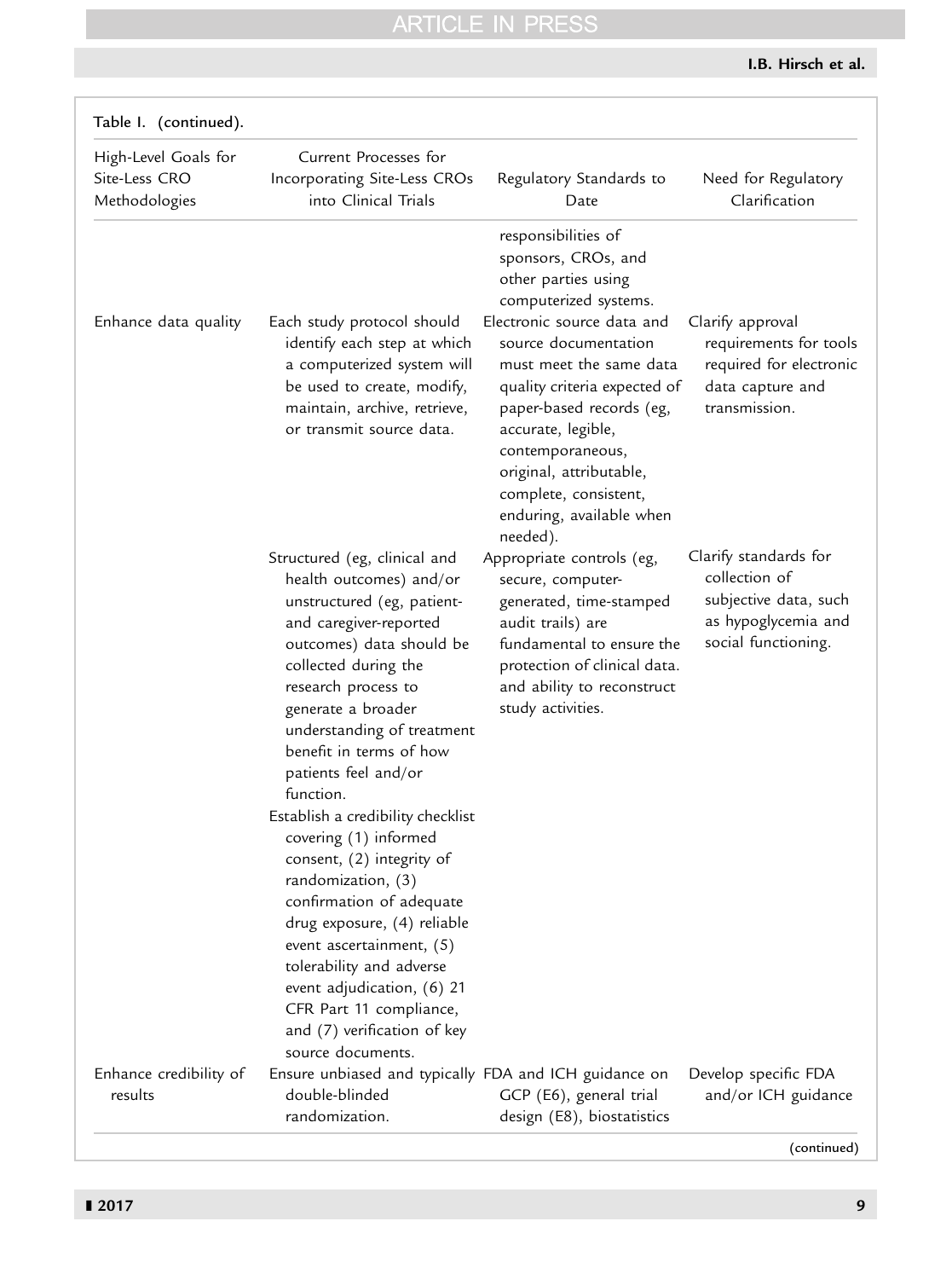### <span id="page-10-0"></span>Clinical Therapeutics

| High-Level Goals for                                                                                                                                                                                                                                                                                                                                                                                                    | Current Processes for                                |                                                                                                                                                                                                                                                                                     |                                                                                                                                |  |
|-------------------------------------------------------------------------------------------------------------------------------------------------------------------------------------------------------------------------------------------------------------------------------------------------------------------------------------------------------------------------------------------------------------------------|------------------------------------------------------|-------------------------------------------------------------------------------------------------------------------------------------------------------------------------------------------------------------------------------------------------------------------------------------|--------------------------------------------------------------------------------------------------------------------------------|--|
| Site-Less CRO<br>Methodologies                                                                                                                                                                                                                                                                                                                                                                                          | Incorporating Site-Less CROs<br>into Clinical Trials | Regulatory Standards to<br>Date                                                                                                                                                                                                                                                     | Need for Regulatory<br>Clarification                                                                                           |  |
| Use an appropriate<br>comparator (placebo or<br>active control).<br>Select the relevant patient<br>population.                                                                                                                                                                                                                                                                                                          |                                                      | (E9), and multiregional<br>clinical trials (E17).                                                                                                                                                                                                                                   | on sparse data clinical<br>trials.                                                                                             |  |
| Support innovative R&D Forge public-private<br>collaborations with<br>paradigms using<br>technology-driven<br>stakeholders, including<br>site-less CRO<br>patients, to determine how<br>site-less CRO models might<br>methods<br>drive new research agendas,<br>streamline clinical trial<br>processes, and flesh out<br>clinically meaningful<br>end points (eg, biomarkers,<br>surrogate end points, and/or<br>PROs). |                                                      | Risk-based monitoring,<br>including the appropriate<br>use of centralized<br>monitoring and reliance<br>on technological advances<br>(eg, e-mail, webcasts,<br>online training modules)<br>can meet statutory and<br>regulatory requirements<br>under appropriate<br>circumstances. | Define criteria for<br>support and<br>endorsement of<br>feasibility studies of<br>innovative approaches<br>to clinical trials. |  |

CRO = clinical research organization; FDA = Food and Drug Administration; ICH = International Conference on Harmonization of Technical Requirements for the Registration of Pharmaceuticals for Human Use; GCP = Good Clinical Practice; PRO = patient-reported outcome; R&D = research and development; 21 CRF Part II = Title 21, Part 11 of the Code of Federal Regulations.

contribute to greater drug development output and, more important, help the multitude of patients waiting for new and innovative cures and therapies.

### ACKNOWLEDGMENTS

All authors contributed equally in the design, data collection, data interpretation, and writing on this manuscript. The live expert roundtable event and writing of this manuscript were supported by an educational grant from Center Point Clinical Services. The authors thank Carol A. Verderese for her assistance in preparing this manuscript.

### CONFLICTS OF INTEREST

The authors whose names are listed have NO affiliations with or involvement in any organization or entity with any financial interest, or non-financial interest in the subject matter or materials discussed

in this manuscript. Also, Gerald Finken and Joe Martinez are a board member and employee of Center Point Clinical Services, respectively, who provided an educational grant.

### REFERENCES

- 1. [Orri M, Lipset CH, Jacobs BP, et al. Web-based trial to](http://refhub.elsevier.com/S0149-2918(17)30200-X/sbref1) evaluate the effi[cacy and safety of tolterodine ER 4 mg in](http://refhub.elsevier.com/S0149-2918(17)30200-X/sbref1) [participants with overactive bladder: REMOTE trial.](http://refhub.elsevier.com/S0149-2918(17)30200-X/sbref1) Con[temp Clin Trials](http://refhub.elsevier.com/S0149-2918(17)30200-X/sbref1). 2014;38:190–197.
- 2. [Lamberti MJ, Getz KA. White paper: Pro](http://refhub.elsevier.com/S0149-2918(17)30200-X/sbref2)files of new [approaches to improving the ef](http://refhub.elsevier.com/S0149-2918(17)30200-X/sbref2)ficiency and performance [of pharmaceutical drug development. Boston, MA: Tufts](http://refhub.elsevier.com/S0149-2918(17)30200-X/sbref2) [Center for the Study of Drug Development; 2015.](http://refhub.elsevier.com/S0149-2918(17)30200-X/sbref2)
- 3. DiMasi JA. Cost to Develop and Win Marketing Approval for a New Drug is \$2.6 Billion. Briefing: Tufts Center for the Study of Drug Development (November 18, 2014). [http://csdd.tufts.edu/news/complete\\_story/pr\\_tufts\\_csdd\\_](http://www.csdd.tufts.edu/news/complete_story/pr_tufts_csdd_2014_cost_study) [2014\\_cost\\_study](http://www.csdd.tufts.edu/news/complete_story/pr_tufts_csdd_2014_cost_study). Accessed March 13, 2017.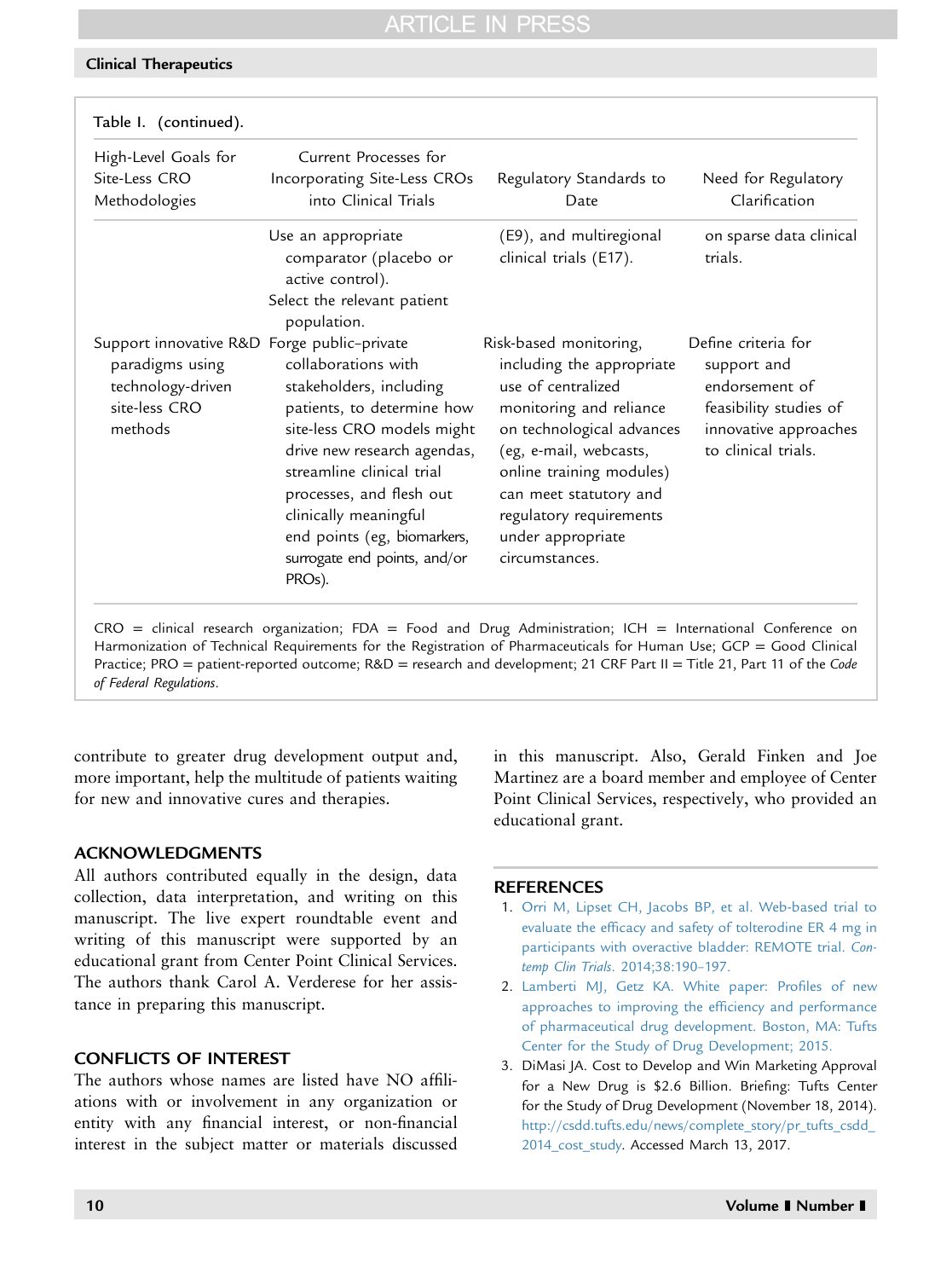- <span id="page-11-0"></span>4. [Sertkaya A, Wong H-H, Jessup A,](http://refhub.elsevier.com/S0149-2918(17)30200-X/sbref3) [Beleche T. Key cost drivers of phar](http://refhub.elsevier.com/S0149-2918(17)30200-X/sbref3)[maceutical clinical trials in the](http://refhub.elsevier.com/S0149-2918(17)30200-X/sbref3) [United States.](http://refhub.elsevier.com/S0149-2918(17)30200-X/sbref3) Clin Trials. 2016;13: 117–[126.](http://refhub.elsevier.com/S0149-2918(17)30200-X/sbref3)
- 5. Tufts Center for the Study of Drug Development Impact Report. Sept/ Oct 2006.
- 6. [Sung NS, Crowley WF Jr, Genel M,](http://refhub.elsevier.com/S0149-2918(17)30200-X/sbref4) [et al. Central challenges facing the](http://refhub.elsevier.com/S0149-2918(17)30200-X/sbref4) [national clinical research enterprise.](http://refhub.elsevier.com/S0149-2918(17)30200-X/sbref4) JAMA[. 2003:1278](http://refhub.elsevier.com/S0149-2918(17)30200-X/sbref4)–1287.
- 7. [Allison M. Reinventing clinical trials.](http://refhub.elsevier.com/S0149-2918(17)30200-X/sbref5) [Nat Biotechnol](http://refhub.elsevier.com/S0149-2918(17)30200-X/sbref5). 2012;30:41–49.
- 8. Pfizer Conducts First "Virtual" Clinical Trial Allowing Patients to Participate Regardless Of Geography (June 7, 2011). [http://press.p](http://www.press.pfizer.com/press-release/pfizer-conducts-first-virtual-clinical-trial-allowing-patients-participate-regardless-)fizer. [com/press-release/p](http://www.press.pfizer.com/press-release/pfizer-conducts-first-virtual-clinical-trial-allowing-patients-participate-regardless-)fizer-conductsfi[rst-virtual-clinical-trial-allowing](http://www.press.pfizer.com/press-release/pfizer-conducts-first-virtual-clinical-trial-allowing-patients-participate-regardless-)[patients-participate-regardless-](http://www.press.pfizer.com/press-release/pfizer-conducts-first-virtual-clinical-trial-allowing-patients-participate-regardless-). Accessed January 10, 2017.
- 9. Using Technologies and Innovative Methods To Conduct Food and Drug Administration-Regulated Clinical Investigations of Investigational Drugs; Establishment of a Public Docket (October 29, 2015). [https://www.federalregister.gov/](https://www.federalregister.gov/documents/2015/10/29/2015-27581/using-technologies-and-innovative-methods-to-conduct-food-and-drug-administration-regulated-clinical) [documents/2015/10/29/](https://www.federalregister.gov/documents/2015/10/29/2015-27581/using-technologies-and-innovative-methods-to-conduct-food-and-drug-administration-regulated-clinical) [2015-27581/using-technologies](https://www.federalregister.gov/documents/2015/10/29/2015-27581/using-technologies-and-innovative-methods-to-conduct-food-and-drug-administration-regulated-clinical)[and-innovative-methods-to-con](https://www.federalregister.gov/documents/2015/10/29/2015-27581/using-technologies-and-innovative-methods-to-conduct-food-and-drug-administration-regulated-clinical) [duct-food-and-drug-administration](https://www.federalregister.gov/documents/2015/10/29/2015-27581/using-technologies-and-innovative-methods-to-conduct-food-and-drug-administration-regulated-clinical)[regulated-clinical.](https://www.federalregister.gov/documents/2015/10/29/2015-27581/using-technologies-and-innovative-methods-to-conduct-food-and-drug-administration-regulated-clinical) Accessed January 12, 2017.
- 10. Europe's First Fully Remote Diabetes Trial Approved (February 10, 2015). [http://www.prnewswire.com/news](http://www.prnewswire.com/news-releases/europes-first-fully-remote-diabetes-trial-approved-291395161.html)[releases/europes-](http://www.prnewswire.com/news-releases/europes-first-fully-remote-diabetes-trial-approved-291395161.html)first-fully-remote[diabetes-trial-approved-291395161.](http://www.prnewswire.com/news-releases/europes-first-fully-remote-diabetes-trial-approved-291395161.html) [html.](http://www.prnewswire.com/news-releases/europes-first-fully-remote-diabetes-trial-approved-291395161.html) Accessed January 12, 2017.
- 11. ClinicalHealth Announces Successful Results for an Entirely Remote Online Clinical Trial (June 21, 2016) [http://www.businesswire.com/news/](http://www.businesswire.com/news/home/20160621005604/en/eClinicalHealth-Announces-Successful-Results-Remote-Online-Clinical) [home/20160621005604/en/eClini](http://www.businesswire.com/news/home/20160621005604/en/eClinicalHealth-Announces-Successful-Results-Remote-Online-Clinical) [calHealth-Announces-Successful-](http://www.businesswire.com/news/home/20160621005604/en/eClinicalHealth-Announces-Successful-Results-Remote-Online-Clinical)[Results-Remote-Online-Clinical](http://www.businesswire.com/news/home/20160621005604/en/eClinicalHealth-Announces-Successful-Results-Remote-Online-Clinical). Accessed January 12, 2017.
- 12. Neuer A. Technology for patientcentric clinical trials wins for Science 37. Clinical Informatics News. 2016. [http://www.clinicalinformaticsnews.](http://www.clinicalinformaticsnews.com/2016/3/25/technology-for-patient-centric-clinical-trials-wins-Science-37.aspx)

[com/2016/3/25/technology-for-pa](http://www.clinicalinformaticsnews.com/2016/3/25/technology-for-patient-centric-clinical-trials-wins-Science-37.aspx) [tient-centric-clinical-trials-wins-S](http://www.clinicalinformaticsnews.com/2016/3/25/technology-for-patient-centric-clinical-trials-wins-Science-37.aspx) [cience-37.aspx.](http://www.clinicalinformaticsnews.com/2016/3/25/technology-for-patient-centric-clinical-trials-wins-Science-37.aspx) Accessed February 24, 2017.

- 13. Center Point Clinical Services. CTRP. [http://www.centerpointclinicalservi](http://www.centerpointclinicalservices.com/solutions/ctrp/) [ces.com/solutions/ctrp/.](http://www.centerpointclinicalservices.com/solutions/ctrp/) Accessed March 13, 2017.
- 14. Center Point Clinical Services Launches Site-less CRO (November 30, 2016). [http://www.centerpointcli](http://www.centerpointclinicalservices.com/press/center-point-clinical-services-launches-site-less-cro/) [nicalservices.com/press/center-point](http://www.centerpointclinicalservices.com/press/center-point-clinical-services-launches-site-less-cro/)[clinical-services-launches-site-less-cro/.](http://www.centerpointclinicalservices.com/press/center-point-clinical-services-launches-site-less-cro/) Accessed December 11, 2016.
- 15. [Dorsey ER, Topol EJ. State of tele](http://refhub.elsevier.com/S0149-2918(17)30200-X/sbref7)health. *[N Engl J Med](http://refhub.elsevier.com/S0149-2918(17)30200-X/sbref7).* 2016;375: 154–[161.](http://refhub.elsevier.com/S0149-2918(17)30200-X/sbref7)
- 16. Higginbotham S. Prediction: there won't be 50B connected LoT devices by 2020. Structure Connect. March 18, 2016. [http://www.structureconnect.](http://www.structureconnect.com/prediction-there-wont-be-50b-connected-iot-devices-by-2020/) [com/prediction-there-wont-be-50b-con](http://www.structureconnect.com/prediction-there-wont-be-50b-connected-iot-devices-by-2020/) [nected-iot-devices-by-2020/.](http://www.structureconnect.com/prediction-there-wont-be-50b-connected-iot-devices-by-2020/) Accessed February 24, 2017.
- 17. Covington D, Veley K. The remote patient-centered approach in clinical research. Appl Clin Trials. February/ March 2015. [http://www.appliedclini](http://www.appliedclinicaltrialsonline.com/remote-patient-centered-approach-clinical-research) [caltrialsonline.com/remote-;patient](http://www.appliedclinicaltrialsonline.com/remote-patient-centered-approach-clinical-research)[centered-approach-clinical-re](http://www.appliedclinicaltrialsonline.com/remote-patient-centered-approach-clinical-research) [search.](http://www.appliedclinicaltrialsonline.com/remote-patient-centered-approach-clinical-research) Accessed December 11, 2016.
- 18. [Dorsey ER, Venuto C, Venkataraman](http://refhub.elsevier.com/S0149-2918(17)30200-X/sbref10) [V, et al. Novel methods and](http://refhub.elsevier.com/S0149-2918(17)30200-X/sbref10) [technologies for 21st-century clinical](http://refhub.elsevier.com/S0149-2918(17)30200-X/sbref10) [trials: a review.](http://refhub.elsevier.com/S0149-2918(17)30200-X/sbref10) JAMA Neurol. 2015; [72:582](http://refhub.elsevier.com/S0149-2918(17)30200-X/sbref10)–588.
- 19. PCORI. Comparing Mobile Health and Clinic-Based Self-Management Interventions for Serious Mental Illness: Patient Engagement, Satisfaction, and Outcomes. January 5, 2017. [http://www.pcori.org/resear](http://www.pcori.org/research-results/2014/comparing-mobile-health-and-clinic-based-self-management-interventions-serious) [ch-results/2014/comparing-mobile](http://www.pcori.org/research-results/2014/comparing-mobile-health-and-clinic-based-self-management-interventions-serious)[health-and-clinic-based-self-manage](http://www.pcori.org/research-results/2014/comparing-mobile-health-and-clinic-based-self-management-interventions-serious) [ment-interventions-serious](http://www.pcori.org/research-results/2014/comparing-mobile-health-and-clinic-based-self-management-interventions-serious). Accessed January 10, 2017.
- 20. [Dorsey ER, Wagner JD, Bull MT,](http://refhub.elsevier.com/S0149-2918(17)30200-X/sbref12) [et al. Feasibility of virtual research](http://refhub.elsevier.com/S0149-2918(17)30200-X/sbref12) [visits in Fox Trial Finder.](http://refhub.elsevier.com/S0149-2918(17)30200-X/sbref12) J Parkinsons Dis[. 2015;5:505](http://refhub.elsevier.com/S0149-2918(17)30200-X/sbref12)–515.
- 21. [Dorsey ER, Darwin KC, Mohammed](http://refhub.elsevier.com/S0149-2918(17)30200-X/sbref13) [S, et al. Virtual research visits and](http://refhub.elsevier.com/S0149-2918(17)30200-X/sbref13)

[direct-to-consumer genetic testing](http://refhub.elsevier.com/S0149-2918(17)30200-X/sbref13) [in Parkinson](http://refhub.elsevier.com/S0149-2918(17)30200-X/sbref13)'s disease. Digitl Health. [2015;1:1](http://refhub.elsevier.com/S0149-2918(17)30200-X/sbref13)–18.

- 22. [Dodge HH, Zhu J, Mattek NC, et al.](http://refhub.elsevier.com/S0149-2918(17)30200-X/sbref14) [Use of high-frequency in-home mon](http://refhub.elsevier.com/S0149-2918(17)30200-X/sbref14)[itoring data may reduce sample sizes](http://refhub.elsevier.com/S0149-2918(17)30200-X/sbref14) [needed in clinical trials.](http://refhub.elsevier.com/S0149-2918(17)30200-X/sbref14) PLoS One. [2015;10:e0138095.](http://refhub.elsevier.com/S0149-2918(17)30200-X/sbref14)
- 23. Belluck P. Eli Lilly's experimental Alzheimer's drug fails in large trial. 2016. [https://www.nytimes.com/2016/11/](https://www.nytimes.com/2016/11/23/health/eli-lillys-experimental-alzheimers-drug-failed-in-large-trial.html?_r=1) [23/health/eli-lillys-experimental](https://www.nytimes.com/2016/11/23/health/eli-lillys-experimental-alzheimers-drug-failed-in-large-trial.html?_r=1)[alzheimers-drug-failed-in-large-trial.](https://www.nytimes.com/2016/11/23/health/eli-lillys-experimental-alzheimers-drug-failed-in-large-trial.html?_r=1) [html?\\_r](https://www.nytimes.com/2016/11/23/health/eli-lillys-experimental-alzheimers-drug-failed-in-large-trial.html?_r=1)=1. Accessed January 18, 2017.
- 24. ORCATECH: Sensing Life Kinetics. <http://www.orcatech.org> Accessed January 18, 2017.
- 25. [Lyons BE, Austin D, Seelye A, et al.](http://refhub.elsevier.com/S0149-2918(17)30200-X/sbref16) [Pervasive computing technologies to](http://refhub.elsevier.com/S0149-2918(17)30200-X/sbref16) [continuously assess Alzheimer](http://refhub.elsevier.com/S0149-2918(17)30200-X/sbref16)'s disease [progression and intervention ef](http://refhub.elsevier.com/S0149-2918(17)30200-X/sbref16)ficacy. [Front Aging Neurosci](http://refhub.elsevier.com/S0149-2918(17)30200-X/sbref16). 2015;7:102.
- 26. [Kaye J, Mattek N, Dodge HH, et al.](http://refhub.elsevier.com/S0149-2918(17)30200-X/sbref17) [Unobtrusive measurement of daily](http://refhub.elsevier.com/S0149-2918(17)30200-X/sbref17) computer [use to detect mild cogni](http://refhub.elsevier.com/S0149-2918(17)30200-X/sbref17)tive impairment. [Alzheimers Dement](http://refhub.elsevier.com/S0149-2918(17)30200-X/sbref17). [2014;10:10](http://refhub.elsevier.com/S0149-2918(17)30200-X/sbref17)–17.
- 27. [Kaye JA, Maxwell SA, Mattek N, et al.](http://refhub.elsevier.com/S0149-2918(17)30200-X/sbref18) [Intelligent systems for assessing aging](http://refhub.elsevier.com/S0149-2918(17)30200-X/sbref18) [changes: home-based, unobstrusive,](http://refhub.elsevier.com/S0149-2918(17)30200-X/sbref18) [and continuous assessment of aging.](http://refhub.elsevier.com/S0149-2918(17)30200-X/sbref18) [J Gerontol B Psychol Sci Soc Sci](http://refhub.elsevier.com/S0149-2918(17)30200-X/sbref18). 2011;66 [\(suppl 1\):i180](http://refhub.elsevier.com/S0149-2918(17)30200-X/sbref18)–i190.
- 28. U.S. Department of Health and Human Services, Food and Drug Administration, Center for Drug Evaluation and Research. Guidance for Industry. Diabetes Mellitus— Evaluating Cardiovascular Risk in New Antidiabetic Therapies to Treat Type 2 Diabetes. December 2008. [www.fda.gov/downloads/Drugs/Gui](http://www.fda.gov/downloads/Drugs/GuidanceComplianceRegulatoryInformation/Guidances/ucm071627.pdf) [danceComplianceRegulatoryInfor](http://www.fda.gov/downloads/Drugs/GuidanceComplianceRegulatoryInformation/Guidances/ucm071627.pdf) [mation/Guidances/ucm071627.pdf.](http://www.fda.gov/downloads/Drugs/GuidanceComplianceRegulatoryInformation/Guidances/ucm071627.pdf) Accessed January 18, 2017.
- 29. Smith RJ, Goldfi[ne AB, Hiatt WR.](http://refhub.elsevier.com/S0149-2918(17)30200-X/sbref20) [Evaluating the cardiovascular safety](http://refhub.elsevier.com/S0149-2918(17)30200-X/sbref20) [of new medications for type 2 dia](http://refhub.elsevier.com/S0149-2918(17)30200-X/sbref20)[betes: time to reassess?](http://refhub.elsevier.com/S0149-2918(17)30200-X/sbref20) Diabetes Care[. 2016;39:738](http://refhub.elsevier.com/S0149-2918(17)30200-X/sbref20)–742.
- 30. [Green JB, Bethel MA, Armstrong](http://refhub.elsevier.com/S0149-2918(17)30200-X/sbref21) PW, et al, [TECOS Study Group.](http://refhub.elsevier.com/S0149-2918(17)30200-X/sbref21)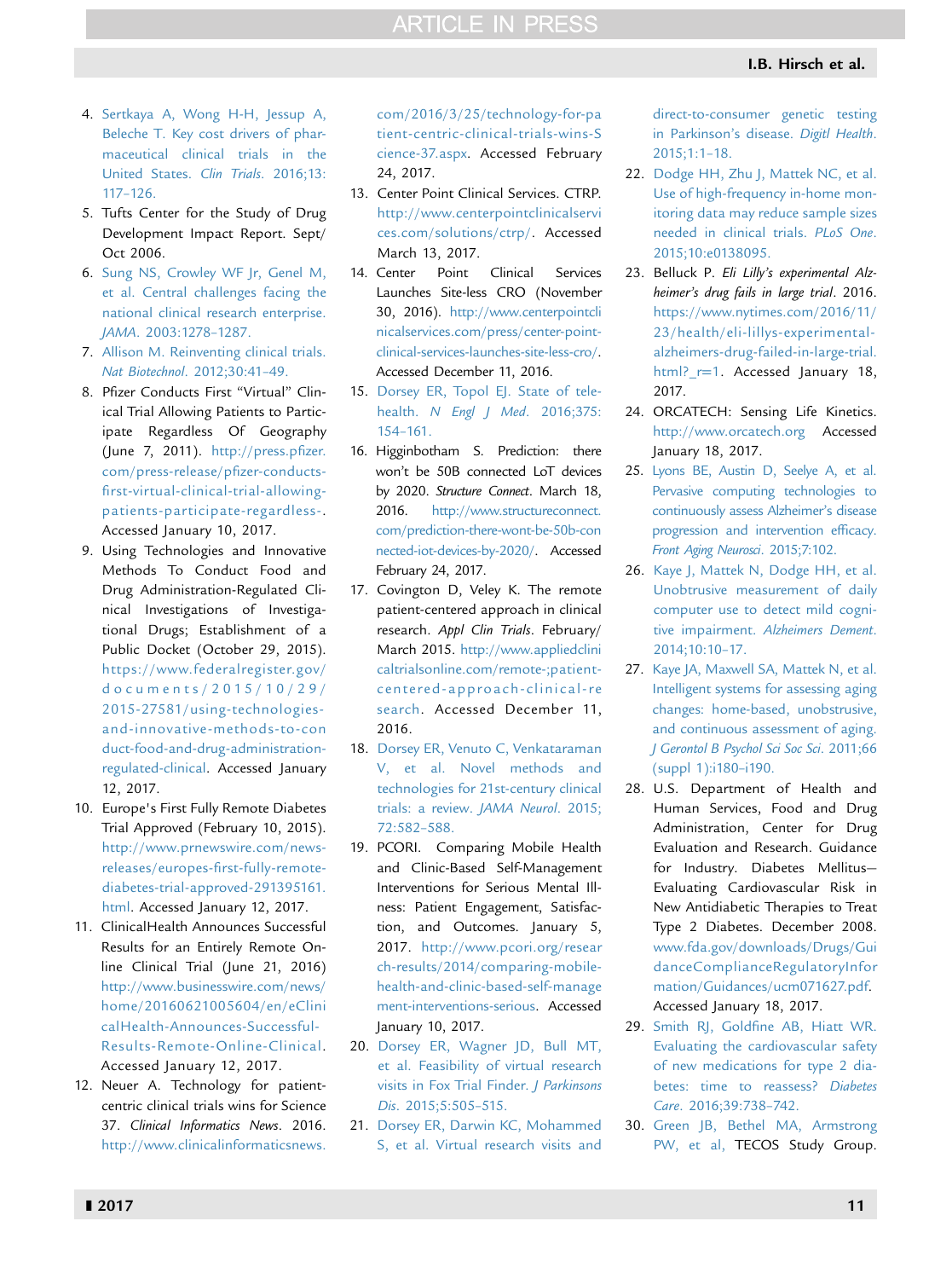#### <span id="page-12-0"></span>Clinical Therapeutics

[Effect of sitagliptin on cardiovascu](http://refhub.elsevier.com/S0149-2918(17)30200-X/sbref21)[lar outcomes in type 2 diabetes.](http://refhub.elsevier.com/S0149-2918(17)30200-X/sbref21) N Engl J Med[. 2015;373:232](http://refhub.elsevier.com/S0149-2918(17)30200-X/sbref21)–242.

- 31. [Scirica BM, Bhatt DL, Braunwald E,](http://refhub.elsevier.com/S0149-2918(17)30200-X/sbref22) et al, [SAVOR-TIMI 53 Steering Com](http://refhub.elsevier.com/S0149-2918(17)30200-X/sbref22)[mittee and Investigators. Saxagliptin](http://refhub.elsevier.com/S0149-2918(17)30200-X/sbref22) [and cardiovascular outcomes](http://refhub.elsevier.com/S0149-2918(17)30200-X/sbref22) [in patients with type 2 diabetes](http://refhub.elsevier.com/S0149-2918(17)30200-X/sbref22) mellitus. [N Engl J Med](http://refhub.elsevier.com/S0149-2918(17)30200-X/sbref22). 2013;369: 1317–[1326.](http://refhub.elsevier.com/S0149-2918(17)30200-X/sbref22)
- 32. [White WB, Cannon CP, Heller SR,](http://refhub.elsevier.com/S0149-2918(17)30200-X/sbref23) et al, [EXAMINE Investigators. Alog](http://refhub.elsevier.com/S0149-2918(17)30200-X/sbref23)[liptin after acute coronary syndrome](http://refhub.elsevier.com/S0149-2918(17)30200-X/sbref23) [in patients with type 2 diabetes.](http://refhub.elsevier.com/S0149-2918(17)30200-X/sbref23) N Engl J Med[. 2013;369:1327](http://refhub.elsevier.com/S0149-2918(17)30200-X/sbref23)–1335.
- 33. [Eapen ZJ, Lauer MS, Temple RJ. The](http://refhub.elsevier.com/S0149-2918(17)30200-X/sbref24) [imperative of overcoming barriers to](http://refhub.elsevier.com/S0149-2918(17)30200-X/sbref24) [the conduct of large, simple trials.](http://refhub.elsevier.com/S0149-2918(17)30200-X/sbref24) JAMA[. 2014;311:1397](http://refhub.elsevier.com/S0149-2918(17)30200-X/sbref24)–1398.
- 34. Schrammel P, Coward G, Darwall-Smith N. Shifting the large simple trials paradigm. Appl Clin Trials. July 1, 2014. [http://www.appliedclinical](http://www.appliedclinicaltrialsonline.com/shifting-large-simple-trials-paradigm?pageID=2) [trialsonline.com/shifting-large](http://www.appliedclinicaltrialsonline.com/shifting-large-simple-trials-paradigm?pageID=2)[simple-trials-paradigm?pageID](http://www.appliedclinicaltrialsonline.com/shifting-large-simple-trials-paradigm?pageID=2)=2. Accessed February 8, 2017.
- 35. [Murray MD, Young J, Hoke S, et al.](http://refhub.elsevier.com/S0149-2918(17)30200-X/sbref26) [Pharmacist intervention to improve](http://refhub.elsevier.com/S0149-2918(17)30200-X/sbref26) [medication adherence in heart fail](http://refhub.elsevier.com/S0149-2918(17)30200-X/sbref26)[ure: a randomized trial.](http://refhub.elsevier.com/S0149-2918(17)30200-X/sbref26) Arch Intern Med[. 2007;146:714](http://refhub.elsevier.com/S0149-2918(17)30200-X/sbref26)–725.
- 36. [Hamblin S, Rumbaugh K, Miller R.](http://refhub.elsevier.com/S0149-2918(17)30200-X/sbref27) [Prevention of adverse drug events](http://refhub.elsevier.com/S0149-2918(17)30200-X/sbref27) [and cost savings associated with](http://refhub.elsevier.com/S0149-2918(17)30200-X/sbref27) [PharmD interventions in an aca](http://refhub.elsevier.com/S0149-2918(17)30200-X/sbref27)[demic Level I trauma center: an](http://refhub.elsevier.com/S0149-2918(17)30200-X/sbref27) [evidence-based approach.](http://refhub.elsevier.com/S0149-2918(17)30200-X/sbref27) J Trauma Acute Care Surg[. 2012;73:1484](http://refhub.elsevier.com/S0149-2918(17)30200-X/sbref27)–1490.
- 37. [New JP, Bakerly ND, Leather D,](http://refhub.elsevier.com/S0149-2918(17)30200-X/sbref28) [Woodcock A. Obtaining real-world](http://refhub.elsevier.com/S0149-2918(17)30200-X/sbref28) [evidence: the Salford Lung Study.](http://refhub.elsevier.com/S0149-2918(17)30200-X/sbref28) Thorax[. 2014;69:1152](http://refhub.elsevier.com/S0149-2918(17)30200-X/sbref28)–1154.
- 38. [Robiner WN. Enhancing adherence](http://refhub.elsevier.com/S0149-2918(17)30200-X/sbref29) [in clinical research.](http://refhub.elsevier.com/S0149-2918(17)30200-X/sbref29) Contemp Clin Trials[.; 2005:59](http://refhub.elsevier.com/S0149-2918(17)30200-X/sbref29)–77.
- 39. Martinez J, Laswell E, Cailor S, Ballentine J. Frequency and impact of pharmacist interventions in clinical trial patients with diabetes. Clin Ther. [http://www.clinicaltherapeu](http://www.clinicaltherapeutics.com/article/S0149-2918(17)30126-1/pdf) [tics.com/ar ticle/S0149-2918\(17\)](http://www.clinicaltherapeutics.com/article/S0149-2918(17)30126-1/pdf) [30126-1/pdf](http://www.clinicaltherapeutics.com/article/S0149-2918(17)30126-1/pdf). Accessed March 14, 2017.
- 40. Close K. A Complicated Case of the Heart—FDA Meets on Heart Safety of Diabetes Drugs [internet]. dia-Tribe. May 4, 2015. [https://dia](https://diatribe.org/complicated-case-heart-fda-meets-heart-safety-diabetes-drugs) [tribe.org/complicated-case-heart](https://diatribe.org/complicated-case-heart-fda-meets-heart-safety-diabetes-drugs)[fda-meets-heart-safety-diabetes](https://diatribe.org/complicated-case-heart-fda-meets-heart-safety-diabetes-drugs)[drugs.](https://diatribe.org/complicated-case-heart-fda-meets-heart-safety-diabetes-drugs) Accessed January 10, 2017.
- 41. [Romero K, Corrigan B, Neville J,](http://refhub.elsevier.com/S0149-2918(17)30200-X/sbref31) [et al. Striving for an integrated](http://refhub.elsevier.com/S0149-2918(17)30200-X/sbref31) [drug-development process for neuro](http://refhub.elsevier.com/S0149-2918(17)30200-X/sbref31)[degeneration: the coalition against](http://refhub.elsevier.com/S0149-2918(17)30200-X/sbref31) major diseases. [Neurodegener Dis Man](http://refhub.elsevier.com/S0149-2918(17)30200-X/sbref31)age[. 2011;1:379](http://refhub.elsevier.com/S0149-2918(17)30200-X/sbref31)–385.
- 42. [Califf RM, Sherman RE, Slavitt A.](http://refhub.elsevier.com/S0149-2918(17)30200-X/sbref32) [Knowing when and how to use](http://refhub.elsevier.com/S0149-2918(17)30200-X/sbref32) [medical products: a shared respon](http://refhub.elsevier.com/S0149-2918(17)30200-X/sbref32)[sibility for the FDA and CMS.](http://refhub.elsevier.com/S0149-2918(17)30200-X/sbref32) JAMA. [2016:2485](http://refhub.elsevier.com/S0149-2918(17)30200-X/sbref32)–2486.
- 43. Patient-Centered Outcomes Research Institute. What Drives Our Work. [http://www.pcori.org/about-us/](http://www.pcori.org/about-us/what-we-do/what-drives-our-work) [what-we-do/what-drives-our-work.](http://www.pcori.org/about-us/what-we-do/what-drives-our-work) Accessed January 19, 2017.
- 44. PCORI Partners with CDC and NIH to Launch Diabetes "Natural Experiments Network." March 29, 2016. [http://www.pcori.org/news-release/](http://www.pcori.org/news-release/pcori-partners-cdc-and-nih-launch-diabetes-natural-experiments-network) [pcori-partners-cdc-and-nih-launch](http://www.pcori.org/news-release/pcori-partners-cdc-and-nih-launch-diabetes-natural-experiments-network)[diabetes-natural-experiments-net](http://www.pcori.org/news-release/pcori-partners-cdc-and-nih-launch-diabetes-natural-experiments-network) [work.](http://www.pcori.org/news-release/pcori-partners-cdc-and-nih-launch-diabetes-natural-experiments-network) Accessed January 20, 2017.
- 45. American Diabetes Association. Statistics About Diabetes. [http://www.](http://www.diabetes.org/diabetes-basics/statistics/) [diabetes.org/diabetes-basics/statis](http://www.diabetes.org/diabetes-basics/statistics/) [tics/.](http://www.diabetes.org/diabetes-basics/statistics/) Accessed January 20, 2017.
- 46. Critical Path Institute. [https://](https://c-path.org) [c-path.org](https://c-path.org) Accessed January 20, 2017.
- 47. Critical Path Institute. Electronic Patient-Reported Outcomes Consortium. [https://c-path.org/pro](https://c-path.org/programs/epro/) [grams/epro/](https://c-path.org/programs/epro/). Accessed January 20, 2017.
- 48. The International Council for Harmonisation of Technical Requirements for Pharmaceuticals for Human Use (ICH). [http://www.ich.](http://www.ich.org/home.html) [org/home.html](http://www.ich.org/home.html). Accessed January 21, 2017.
- 49. [Tenaerts P, Madre M, Archdeacon](http://refhub.elsevier.com/S0149-2918(17)30200-X/sbref33) [P, Califf RM. The Clinical Trials](http://refhub.elsevier.com/S0149-2918(17)30200-X/sbref33) [Transformation Initiative: innovation](http://refhub.elsevier.com/S0149-2918(17)30200-X/sbref33) [through collaboration.](http://refhub.elsevier.com/S0149-2918(17)30200-X/sbref33) Nat Rev Drug Discov[. 2014;13:797](http://refhub.elsevier.com/S0149-2918(17)30200-X/sbref33)–798.
- 50. Clinical Trials Transformation Initiative. Program: Mobile Clinical Trials (MCT). [https://www.ctti-clinical](https://www.ctti-clinicaltrials.org/projects/mobile-devices) [trials.org/projects/mobile-devices.](https://www.ctti-clinicaltrials.org/projects/mobile-devices) Accessed February 24, 2017.
- 51. [O'Leary K, Vizer L, Eschler J, et al.](http://refhub.elsevier.com/S0149-2918(17)30200-X/sbref34) [Understanding patients' health and](http://refhub.elsevier.com/S0149-2918(17)30200-X/sbref34) [technology attitudes for tailoring self](http://refhub.elsevier.com/S0149-2918(17)30200-X/sbref34)[management interventions.](http://refhub.elsevier.com/S0149-2918(17)30200-X/sbref34) AMIA Annu Symp Proc[. 2015;2015:991](http://refhub.elsevier.com/S0149-2918(17)30200-X/sbref34)–1000.
- 52. U.S. Department of Health and Human Services, Food and Drug Administration, Center for Drug Evaluation and Research, Center for Biologics Evaluation and Research, Center for Devices and Radiological Health, Office of Good Clinical Practice, Office of Regulatory Affairs. Guidance for Industry: Oversight of Clinical Investigations— A Risk-Based Approach to Monitoring. August, 2013. [http://www.fda.](http://www.fda.gov/downloads/Drugs/Guidances/UCM269919.pdf) [gov/downloads/Drugs/Guidances/](http://www.fda.gov/downloads/Drugs/Guidances/UCM269919.pdf) [UCM269919.pdf](http://www.fda.gov/downloads/Drugs/Guidances/UCM269919.pdf). Accessed February 7, 2017.
- 53. European Medicines Agency. Reflection Paper on Expectations for Electronic Source Data and Data Transcribed to Electronic Data Collection Tools in Clinical Trials. June 9, 2010. [http://www.ema.europa.](http://www.ema.europa.eu/docs/en_GB/document_library/Regulatory_and_procedural_guideline/2010/08/WC500095754.pdf) [eu/docs/en\\_GB/document\\_library/](http://www.ema.europa.eu/docs/en_GB/document_library/Regulatory_and_procedural_guideline/2010/08/WC500095754.pdf) [Regulatory\\_and\\_procedural\\_guide](http://www.ema.europa.eu/docs/en_GB/document_library/Regulatory_and_procedural_guideline/2010/08/WC500095754.pdf) [line/2010/08/WC500095754.pdf.](http://www.ema.europa.eu/docs/en_GB/document_library/Regulatory_and_procedural_guideline/2010/08/WC500095754.pdf) Accessed February 7, 2017.
- 54. U.S. Food and Drug Administration. Electronic Code of Federal Regulations. U.S. Government Publishing Office. Washington, DC. [http://](http://www.ecfr.gov/cgi-bin/text-idx?gp=&SID=06588792a03f909344d98ed4bc80aa39&mc=true&tpl=/ecfrbrowse/Title21/21tab_02.tpl) [www.ecfr.gov/cgi-bin/text-idx?](http://www.ecfr.gov/cgi-bin/text-idx?gp=&SID=06588792a03f909344d98ed4bc80aa39&mc=true&tpl=/ecfrbrowse/Title21/21tab_02.tpl) [gp](http://www.ecfr.gov/cgi-bin/text-idx?gp=&SID=06588792a03f909344d98ed4bc80aa39&mc=true&tpl=/ecfrbrowse/Title21/21tab_02.tpl)=&SID=[06588792a03f909344](http://www.ecfr.gov/cgi-bin/text-idx?gp=&SID=06588792a03f909344d98ed4bc80aa39&mc=true&tpl=/ecfrbrowse/Title21/21tab_02.tpl) [d98ed4bc80aa39&](http://www.ecfr.gov/cgi-bin/text-idx?gp=&SID=06588792a03f909344d98ed4bc80aa39&mc=true&tpl=/ecfrbrowse/Title21/21tab_02.tpl)mc=[true](http://www.ecfr.gov/cgi-bin/text-idx?gp=&SID=06588792a03f909344d98ed4bc80aa39&mc=true&tpl=/ecfrbrowse/Title21/21tab_02.tpl)&[tpl](http://www.ecfr.gov/cgi-bin/text-idx?gp=&SID=06588792a03f909344d98ed4bc80aa39&mc=true&tpl=/ecfrbrowse/Title21/21tab_02.tpl)=/ [ecfrbrowse/Title21/21tab\\_02.tpl.](http://www.ecfr.gov/cgi-bin/text-idx?gp=&SID=06588792a03f909344d98ed4bc80aa39&mc=true&tpl=/ecfrbrowse/Title21/21tab_02.tpl) Accessed February 7, 2017.
- 55. U.S. Department of Health and Human Services, Food and Drug Administration, Center for Drug Evaluation and Research, Center for Biologics Evaluation and Research, Center for Devices and Radiological Health, Center for Food Safety and Applied Nutrition, Center for Veterinary Medicine,